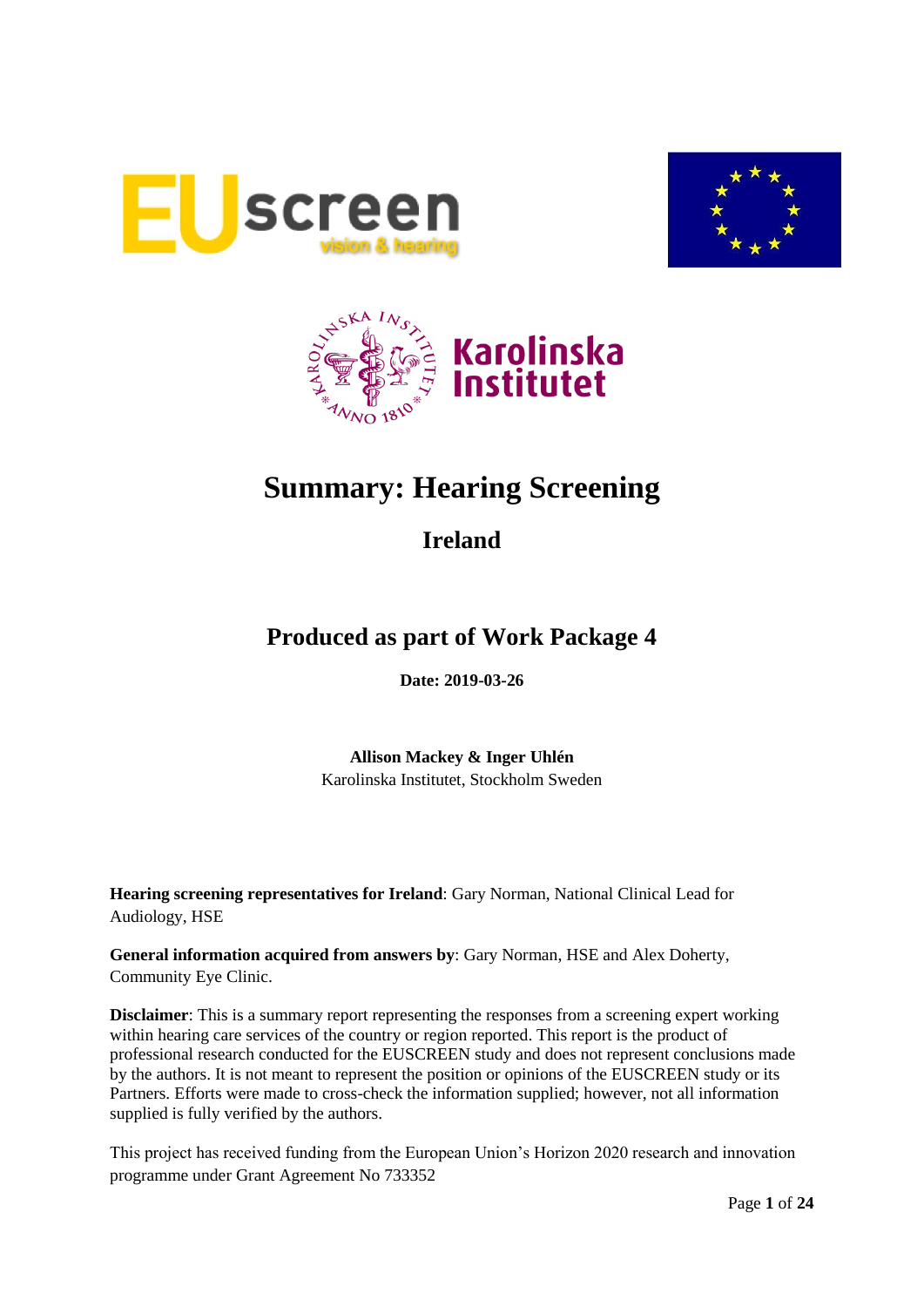

# **Table of Contents**

| 1. |      |  |
|----|------|--|
| 2. |      |  |
| 3. |      |  |
|    | 3.1. |  |
|    | 3.2. |  |
|    | 3.3. |  |
| 4. |      |  |
| 5. |      |  |
|    | 5.1. |  |
|    | 5.2. |  |
|    | 5.3. |  |
|    | 5.4. |  |
| 6. |      |  |
|    | 6.1. |  |
|    | 6.2. |  |
|    | 6.3. |  |
| 7. |      |  |
|    | 7.1. |  |
|    |      |  |
|    | 7.2. |  |
|    | 7.3. |  |
| 8. |      |  |
|    | 8.1. |  |
|    | 8.2. |  |
|    | 8.3. |  |
|    | 8.4. |  |
|    | 8.5. |  |
|    | 8.6. |  |
| 9. |      |  |
|    | 9.1. |  |
|    | 9.2. |  |
|    | 9.3. |  |
|    | 9.4. |  |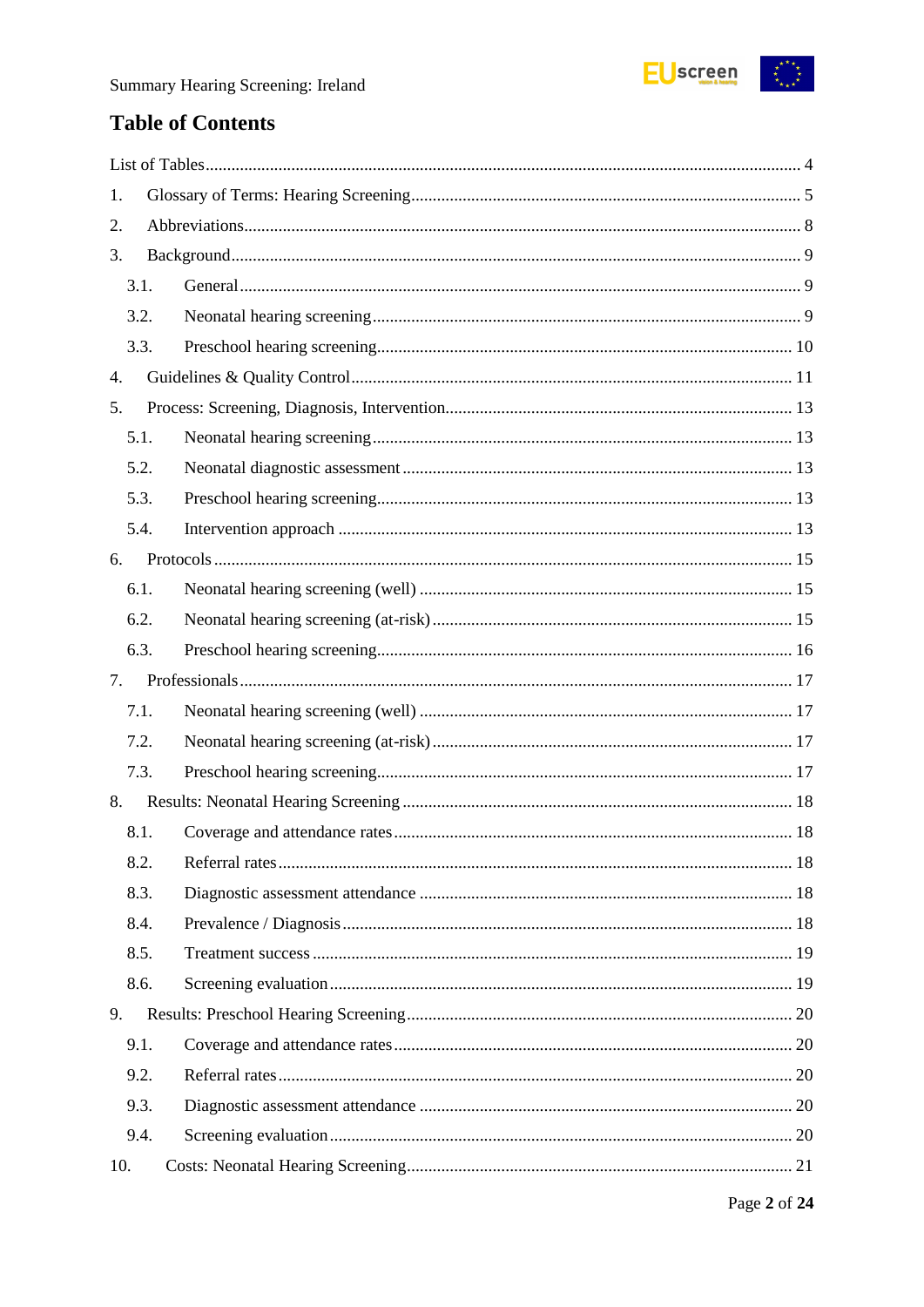

| 10.1. |  |
|-------|--|
| 10.2. |  |
| 10.3. |  |
| 10.4. |  |
| 10.5. |  |
| 10.6. |  |
| 11.   |  |
| 11.1. |  |
| 11.2. |  |
| 11.3. |  |
| 12.   |  |
|       |  |
|       |  |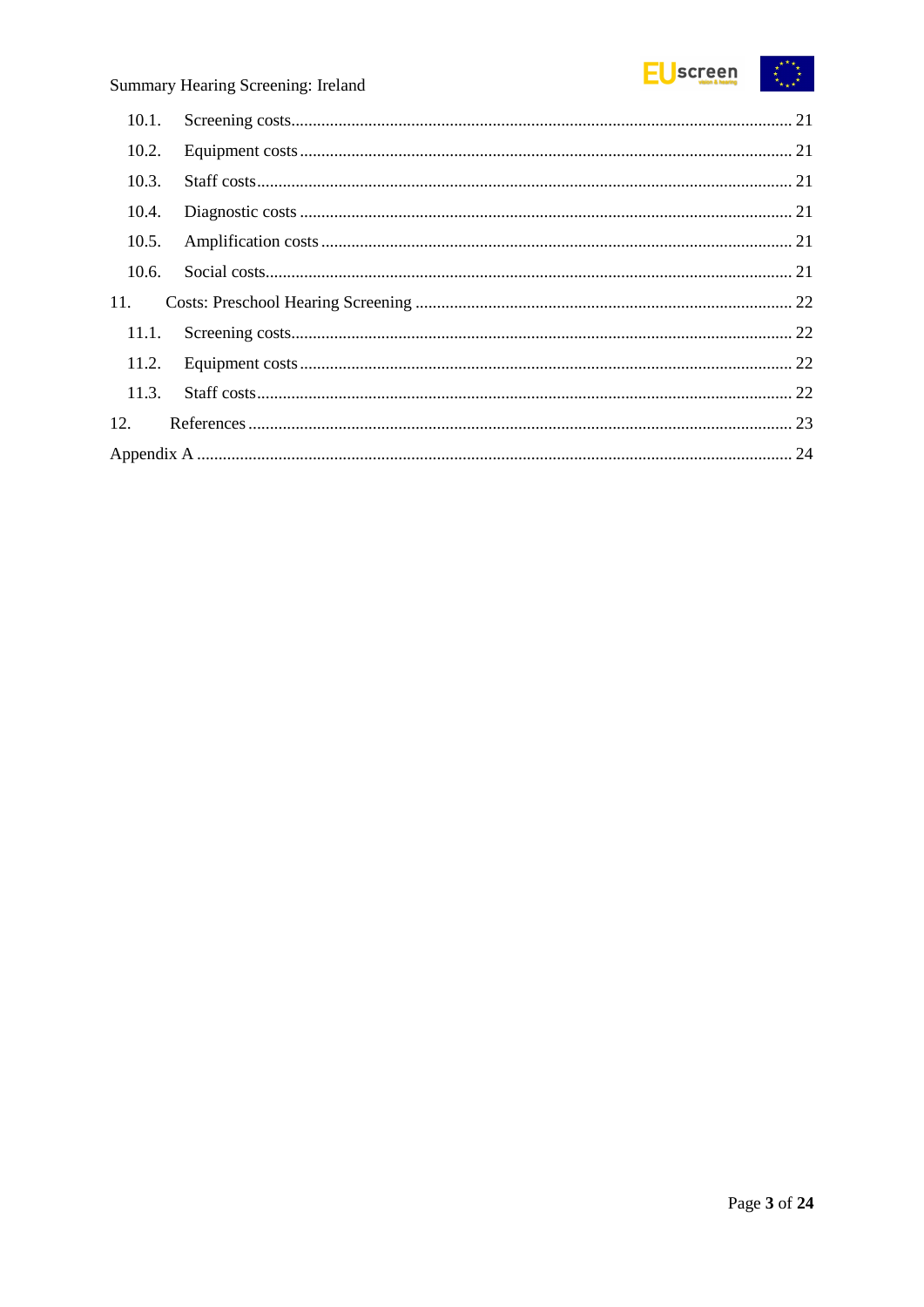

# <span id="page-3-0"></span>**List of Tables**

| <b>Table 1:</b> Process for neonatal hearing screening for well, healthy infants in Ireland (Health Service  |
|--------------------------------------------------------------------------------------------------------------|
|                                                                                                              |
| <b>Table 2:</b> Process for neonatal hearing screening for at-risk (NICU) infants in Ireland (Health Service |
|                                                                                                              |
| <b>Table 3:</b> Process for school hearing screening in Ireland (Health Service Executive (HSE), 2017) 16    |
| Table 4: Pass rates for neonatal hearing screening (well babies) in Ireland (Norman, 2018).  18              |
| <b>Table 5:</b> Prevalence rate (per 1000) of permanent hearing loss among neonates in Ireland (Norman,      |
|                                                                                                              |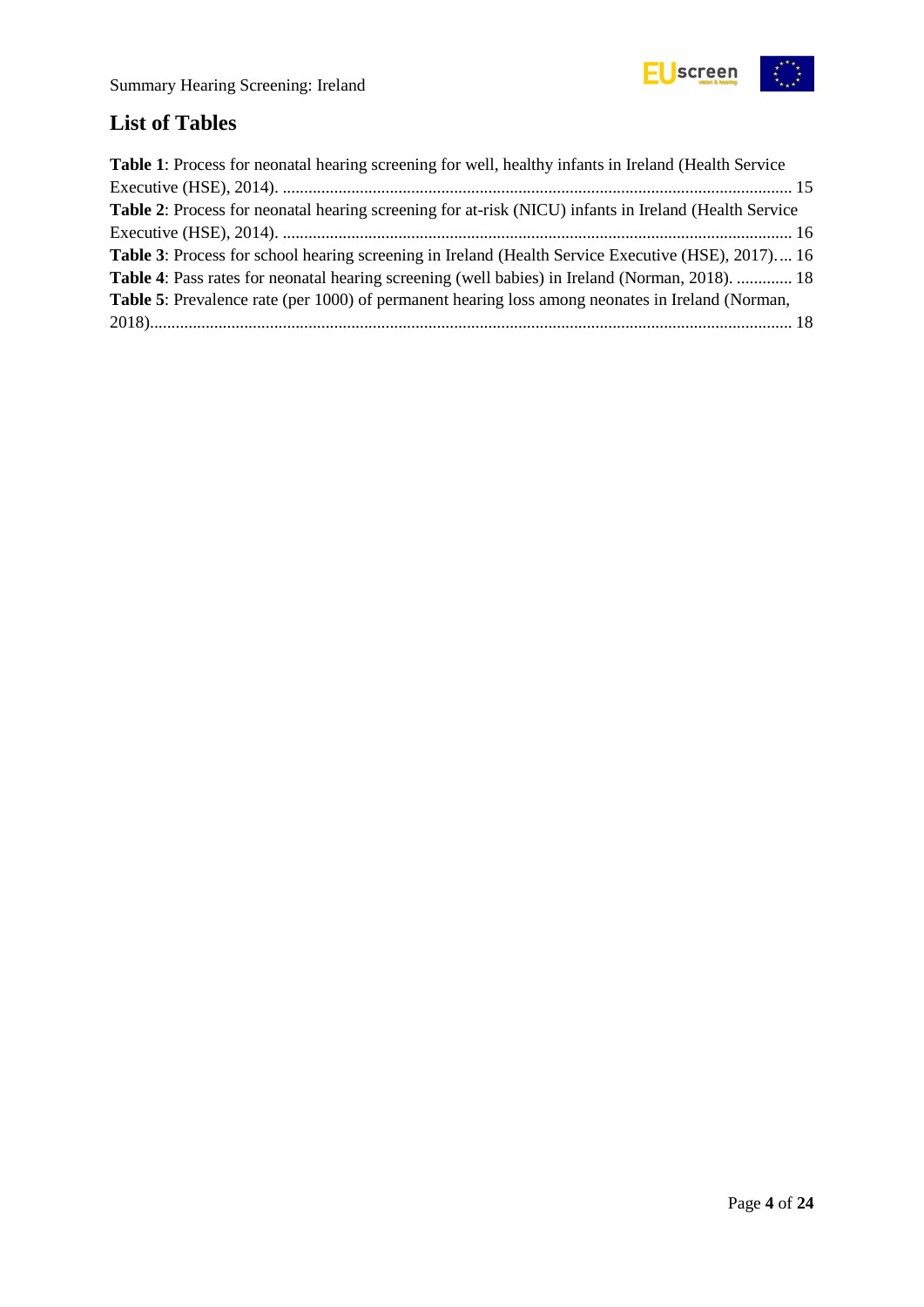$\begin{pmatrix} x^{\alpha} & x^{\alpha} \\ x^{\alpha} & x^{\alpha} \end{pmatrix}$ 

# <span id="page-4-0"></span>**1. Glossary of Terms: Hearing Screening**

| <b>Abnormal test result</b>                     | A test result where a normal "pass" response could not be detected under<br>good conditions. The result on screening equipment may indicate "no<br>response," "fail," or "refer."                                                                                                                                                                                                                                                                                                                                                                                                                                                                                                                                                                                |
|-------------------------------------------------|------------------------------------------------------------------------------------------------------------------------------------------------------------------------------------------------------------------------------------------------------------------------------------------------------------------------------------------------------------------------------------------------------------------------------------------------------------------------------------------------------------------------------------------------------------------------------------------------------------------------------------------------------------------------------------------------------------------------------------------------------------------|
| <b>Attendance rate</b>                          | The proportion of all those invited for screening that are tested and receive<br>a result,<br>Invited for screening includes all those that are offered the<br>screening test.<br>Tested and receive a result could be a "pass" or "fail".<br>Attendance rate provides information on the willingness of families to<br>participate in screening.                                                                                                                                                                                                                                                                                                                                                                                                                |
| <b>Attendance rate in</b><br>first year of life | See definition of Attendance rate.<br>The calculation cut-off is after one year of life.                                                                                                                                                                                                                                                                                                                                                                                                                                                                                                                                                                                                                                                                         |
| <b>Compliance with</b><br>referral (percentage) | The percentage of those who are referred from screening to a diagnostic<br>assessment that actually attend the first diagnostic assessment.                                                                                                                                                                                                                                                                                                                                                                                                                                                                                                                                                                                                                      |
|                                                 | Percentage of compliance provides information on the willingness of<br>families to attend the diagnostic assessment after referral from screening.                                                                                                                                                                                                                                                                                                                                                                                                                                                                                                                                                                                                               |
| <b>Coverage</b>                                 | The proportion of those eligible for screening that are tested and receive a<br>result within a specific time.<br>Eligible for screening includes those within the population that are<br>covered under the screening or health care program.<br>Tested and receive a result could be a "pass" or "refer to<br>diagnostic assessment".<br>Specific time can be defined, such as 1 month after birth, 3 months<br>after birth, etc.<br>Coverage provides information on the overall effectiveness and timeliness<br>of a complete screening programme.<br>Factors such as being offered screening, willingness to participate, missed<br>screening, ability to complete the screen, and ability to document the<br>screening results will influence the coverage. |
| Coverage in first<br>year of life               | See definition of Coverage.<br>The specific time is pre-defined as within the first year of life.<br>In other words, the coverage is the proportion of those eligible for<br>screening that complete the screening sequence to a final result within the<br>first year of life.                                                                                                                                                                                                                                                                                                                                                                                                                                                                                  |
| <b>False negatives</b>                          | The percentage of infants/children with a hearing loss (defined by the<br>target condition) that receive a result of "pass" during screening.                                                                                                                                                                                                                                                                                                                                                                                                                                                                                                                                                                                                                    |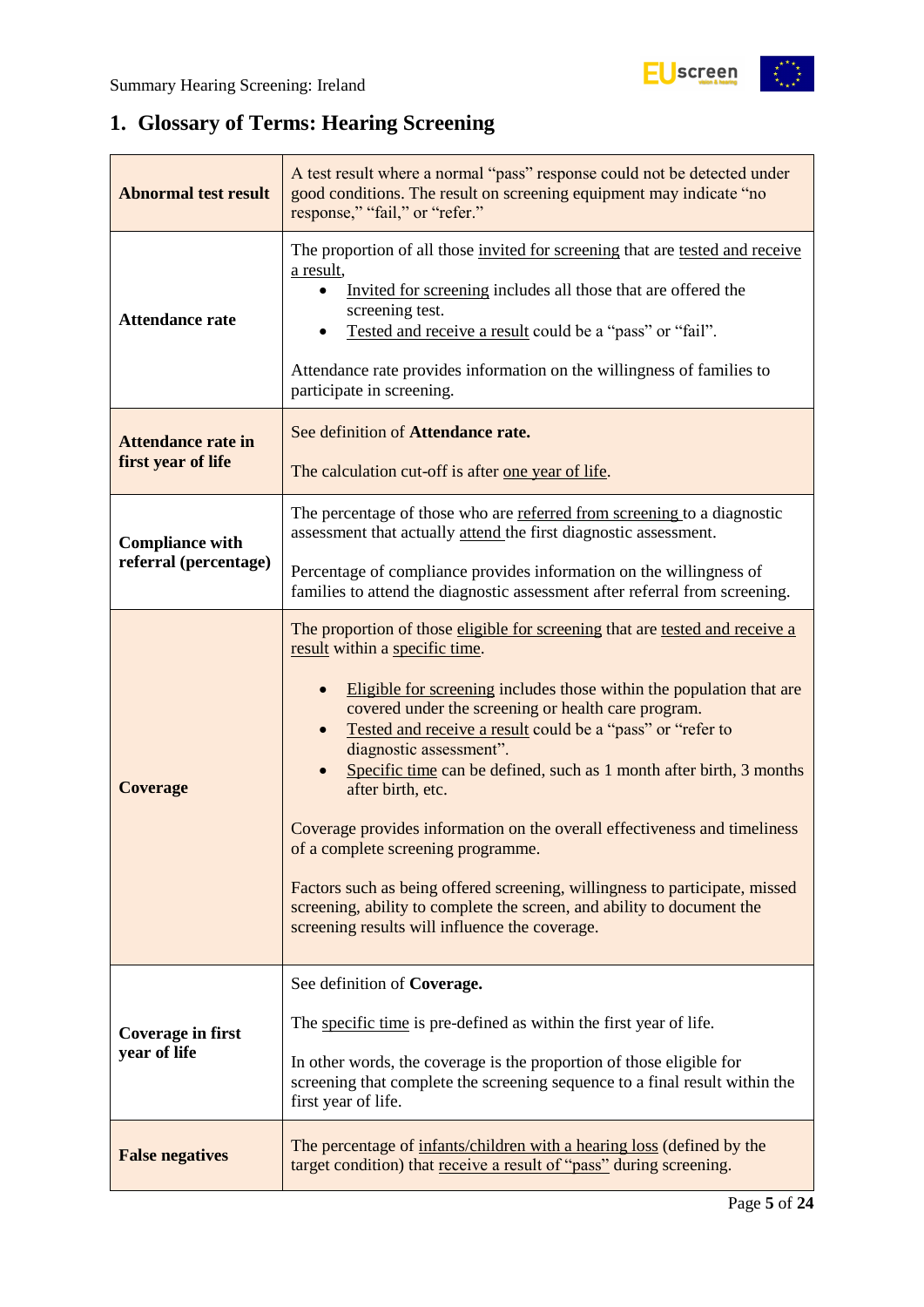

|                                             | Example: If 100 infants with hearing loss are screened, and 1 infant passes<br>the screening, the percentage of false negatives is 1%.                                                                        |  |  |
|---------------------------------------------|---------------------------------------------------------------------------------------------------------------------------------------------------------------------------------------------------------------|--|--|
|                                             | The percentage of infants/children with normal hearing that receive a<br>result of "fail" from the final screening test.                                                                                      |  |  |
| <b>False positives</b>                      | Example: If 100 infants with normal hearing are screened, and 3 infants<br>fail the screening and are referred for diagnostic assessment, the<br>percentage of false positives is 3%.                         |  |  |
| <b>Guidelines</b>                           | Recommendations or instructions provided by an authoritative body on the<br>practice of screening in the country or region.                                                                                   |  |  |
| <b>Hearing screening</b><br>professional    | A person qualified to perform hearing screening, according to the practice<br>in your country or region.                                                                                                      |  |  |
| <b>Inconclusive test</b><br>result          | A test result where a normal "pass" response could not be detected due to<br>poor test conditions.                                                                                                            |  |  |
| <b>Invited for screening</b>                | Offered screening.                                                                                                                                                                                            |  |  |
| <b>Outcome of hearing</b><br>screening      | An indication of the effectiveness or performance of screening, such as a<br>measurement of coverage rate, referral rate, number of infants detected,<br>etc.                                                 |  |  |
| <b>Permanent hearing</b>                    | A hearing impairment that is <i>not</i> due to a temporary or transient condition<br>such as middle ear fluid.                                                                                                |  |  |
| loss                                        | Permanent hearing loss can be either sensorineural or permanent<br>conductive.                                                                                                                                |  |  |
| <b>Positive predictive</b>                  | The percentage of infants/children referred from screening who have a<br>confirmed hearing loss, as described by your protocol or guideline and<br>indicated in the <b>Target Condition</b> (see definition). |  |  |
| value                                       | For example, if 100 babies are referred from screening for diagnostic<br>assessment and 90 have normal hearing while 10 have a confirmed hearing<br>loss, the positive predictive value would be 10%.         |  |  |
| <b>Preschool or</b><br>(pre)school children | All children between 3-6 years of age.                                                                                                                                                                        |  |  |
| <b>Preschool or</b>                         | Screening that takes place during the time children are between 3-6 years<br>of age.                                                                                                                          |  |  |
| (pre)school screening                       | This refers to <i>any</i> hearing screening during this age. The location of the<br>screening is irrelevant to the definition.                                                                                |  |  |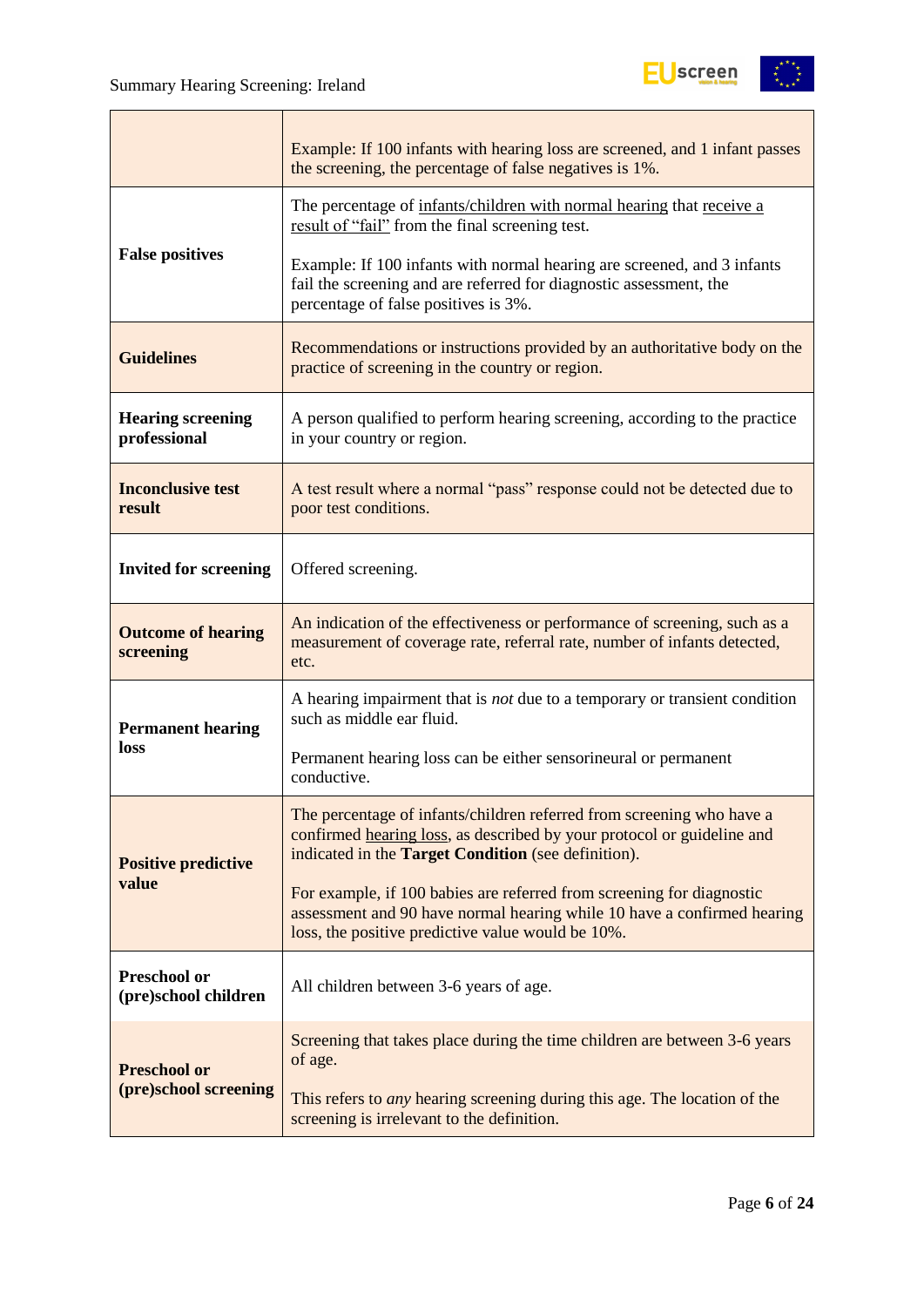

| <b>Prevalence</b>           | The number or percentage of individuals with a specific disease or<br>condition. Prevalence can either be expressed as a percentage, proportion,<br>or as the value per 1000 individuals within the same demographic.                                                                                                                                                                                                              |
|-----------------------------|------------------------------------------------------------------------------------------------------------------------------------------------------------------------------------------------------------------------------------------------------------------------------------------------------------------------------------------------------------------------------------------------------------------------------------|
| <b>Programme</b>            | An organized system for screening, which could be based nationally,<br>regionally or locally.                                                                                                                                                                                                                                                                                                                                      |
| <b>Protocol</b>             | Documented procedure or sequence for screening, which could include<br>which tests are performed, when tests are performed, procedures for<br>passing and referring, and so forth.                                                                                                                                                                                                                                                 |
| <b>Quality assurance</b>    | A method for checking and ensuring that screening is functioning<br>adequately and meeting set goals and benchmarks.                                                                                                                                                                                                                                                                                                               |
| Referral criteria           | A pre-determined cut-off boundary for when an infant/child should be re-<br>tested or seen for a diagnostic assessment.                                                                                                                                                                                                                                                                                                            |
|                             | For example, referral criteria may be "no response" at 35 dB nHL.                                                                                                                                                                                                                                                                                                                                                                  |
| <b>Risk babies / Babies</b> | All infants that are considered to be at-risk or have risk-factors for hearing<br>loss according to the screening programme.                                                                                                                                                                                                                                                                                                       |
| at-risk                     | Two common risk factors are admission to the neonatal-intensive care unit<br>(NICU) or born prematurely. However, other risk factors for hearing loss<br>may also be indicated in the screening programme.                                                                                                                                                                                                                         |
|                             | The percentage of infants/children with hearing loss that are identified via<br>the screening program.                                                                                                                                                                                                                                                                                                                             |
| <b>Sensitivity</b>          | For example, if 100 babies with hearing loss are tested, and 98 of these<br>babies are referred for diagnostic assessment while 2 pass the screening,<br>the sensitivity is 98%.                                                                                                                                                                                                                                                   |
|                             | The percentage of infants/children with normal hearing that pass the<br>screening.                                                                                                                                                                                                                                                                                                                                                 |
| <b>Specificity</b>          | For example, if 100 babies with normal hearing are tested, and 10 of these<br>babies are referred for diagnostic assessment and 90 pass the screening, the<br>specificity is 90%.                                                                                                                                                                                                                                                  |
| <b>Target condition</b>     | The hearing loss condition you are aiming to detect via your screening<br>programme. This includes:<br>The laterality of the condition, whether the program aims to detect<br>$\bullet$<br>both unilateral and bilateral hearing loss or just bilateral hearing<br>loss.<br>The severity of the condition, whether the program aims to detect<br>hearing loss $\geq$ 30 dB HL, $\geq$ 35 dB HL, $\geq$ 40 dB HL or $\geq$ 45 dB HL |
| <b>Well, healthy babies</b> | Infants who are <i>not</i> admitted into the NICU or born prematurely.<br>Well, healthy babies may or may not have additional risk factors for<br>hearing loss, according to the procedures indicated in the specific<br>screening programme.                                                                                                                                                                                      |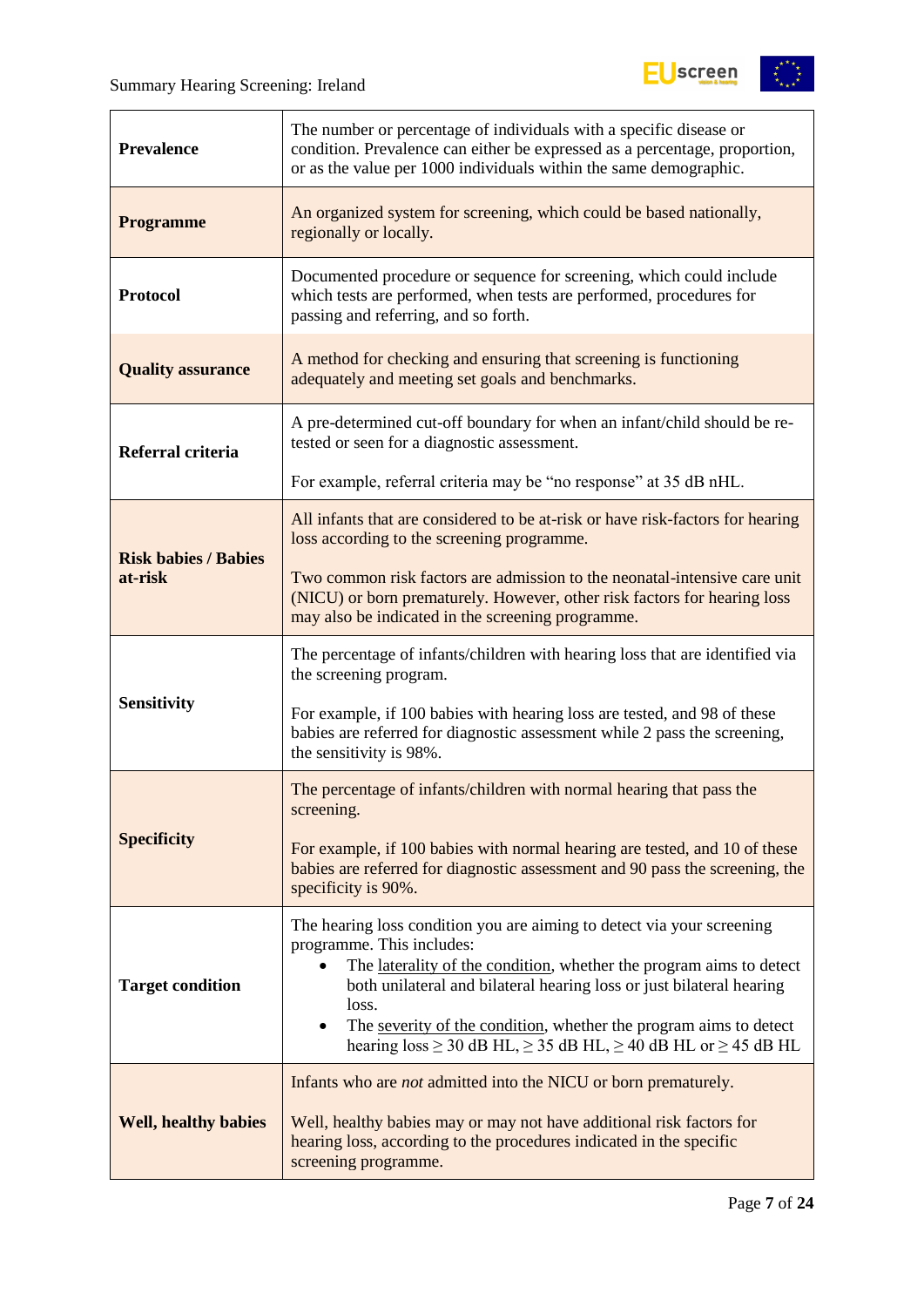# <span id="page-7-0"></span>**2. Abbreviations**

- ABR auditory brainstem response
- aABR automatic auditory brainstem response
- ANSD auditory neuropathy spectrum disorder
- ASSR auditory steady-state response
- CHO community health organization
- CI cochlear implant
- CMV cytomegalovirus
- dB HL decibel hearing level
- dB nHL decibel normalized hearing level
- dB SNR decibel signal-to-noise ratio
- DPOAE distortion product otoacoustic emissions
- HA hearing aid
- HSE health service executive
- NICU neonatal intensive care unit
- OAE otoacoustic emissions
- TEOAE transient-evoked otoacoustic emissions
- UNHS universal newborn hearing screening

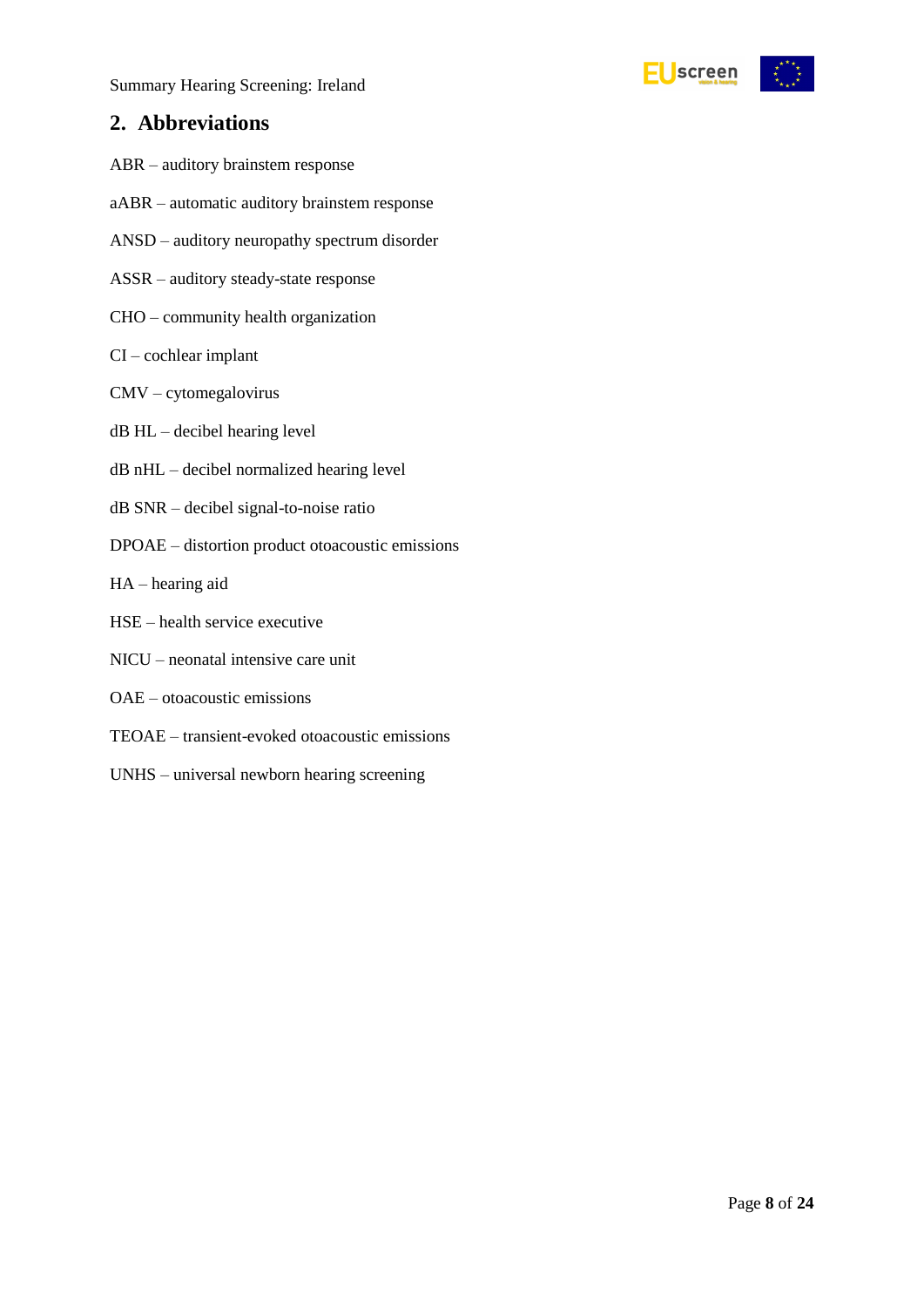

# <span id="page-8-0"></span>**3. Background**

In Ireland, hearing screening is performed nationally and organized nationally across the nine community health organizations (CHOs) of the Health Service Executive (HSE).

The Health Service Executive (HSE) is a public sector organization implemented after the publication of the Health Act of 2004, and is the universal organization providing health and personal social services to residents of Ireland. The HSE is funded by the government with a budget of around 15 billion euros, employing over 65 000 individuals and funding an additional 35 000 workers. Information about the HSE is available through their website [\(www.hse.ie\)](http://www.hse.ie/).

The nine CHOs are organized geographically, where each CHO area has about 350 000 to 670 000 population.

The following report contains information with regards to childhood hearing screening across the entire country of Ireland.

# <span id="page-8-1"></span>**3.1. General**

The total island of Ireland has an area of  $84\,421\ \text{km}^2$  and the republic of Ireland has an area of  $70\,282$  $km<sup>2</sup>$  with a population of 4 749 153 as of 2017 (Central Statistics Office, 2018).

In Ireland, all births are registered. The number of live births in Ireland in 2015 was 65 607 (Central Statistics Office, 2018).

The World Bank income classification categorizes Ireland as a high-income country (The World Bank, 2018). The gross domestic product (GDP) in 2015 was €61 928 per capita (Central Statistics Office, 2018).

From the World Health Organization (WHO) Global Health Expenditure Database, health expenditure for Ireland in 2015 was 4626 USD or €4027 per capita (World Health Organization (WHO), 2018).

An infant mortality rate of 3.4 per 1000 and 3.3 per 1000 is reported for Ireland for 2015 and 2017, respectfully (United Nations Statistics Division, 2016; Central Statistics Office, 2018).

# <span id="page-8-2"></span>**3.2. Neonatal hearing screening**

-

In Ireland, neonatal hearing screening is conducted universally, with all babies in the country having access to hearing screening, though participation is not obligatory for parents. Hearing screening is offered to all eligible infants<sup>1</sup> covered by the Irish health system without contraindications for hearing screening.

Hearing screening for well and at-risk babies started in April 2011 through a phased roll out and was fully implemented as a national programme across all of Ireland by November 2013. Neonatal hearing screening is funded by the state and embedded in the Preventive Child Health Care screening system.

<sup>1</sup> *Babies who are not eligible for UNHS include: a) Those born with congenital atresia. b) Those where meningitis is contracted, or where suspected, prior to screening being offered. c) Those who have suspected / Zika virus. d) Babies who have a prolonged period in Special Care Baby Unit, greater than 6 months. e) Babies receiving palliative care (in these cases the decision to screen or not is for the parents in discussion with the neonatologist). Infants will be referred to the local audiology service for diagnostic hearing assessment as and when appropriate by the hearing screening team or the child's paediatrician or neonatologist.*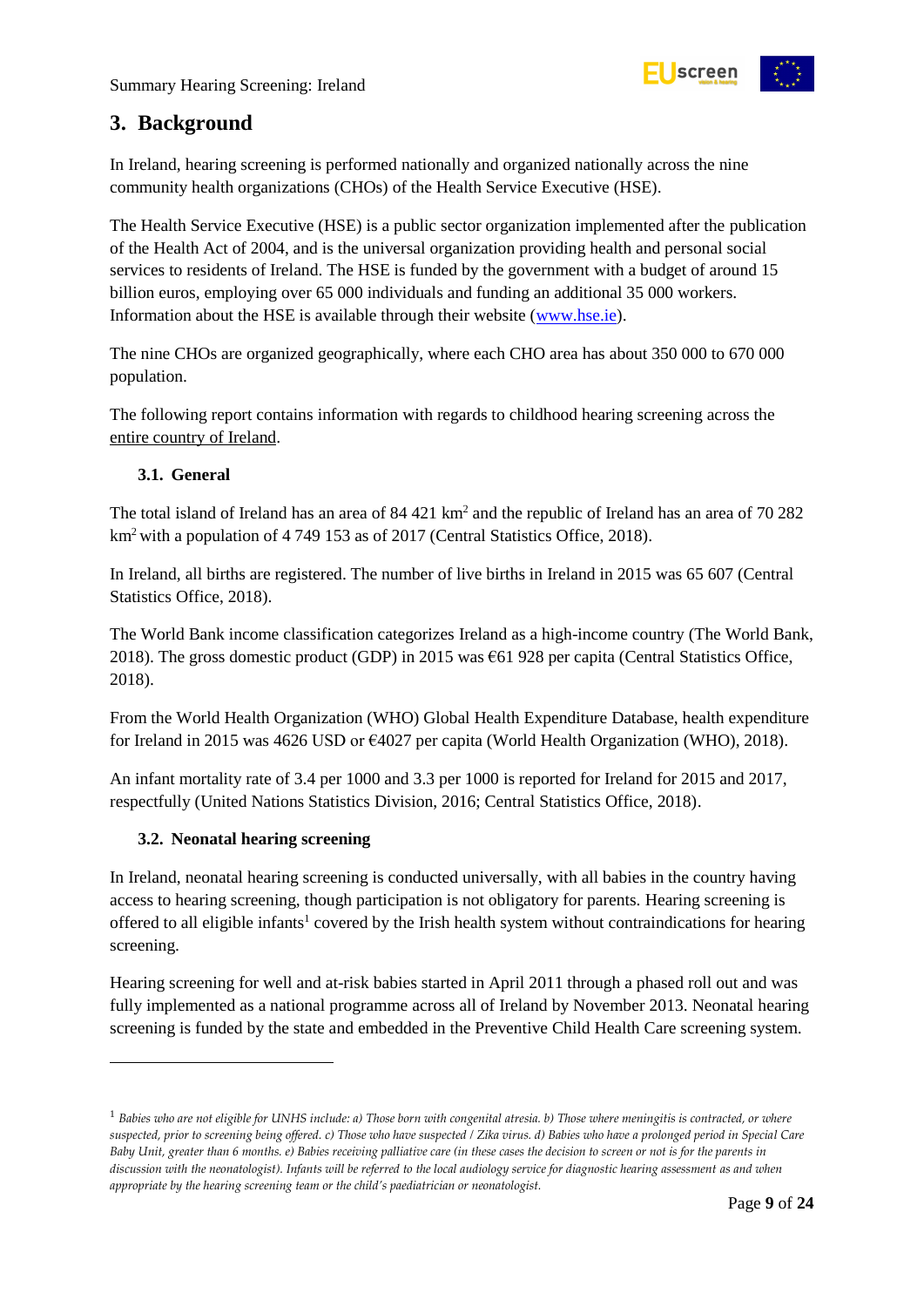

An information-communication technology (ICT) system is nationally implemented in Ireland for national control of data. Neonatal hearing screening is provided by Northgate Public Services (NPS) across all of Ireland under contract with the HSE.

# <span id="page-9-0"></span>**3.3. Preschool hearing screening**

School-entry screening currently exists in Ireland, though contrary to neonatal hearing screening, there is no national programme. It is unknown when school-entry screening began in Ireland or since when it became available across the entire country. Screening is funded by the state and also embedded in the Preventive Child Health Care screening system.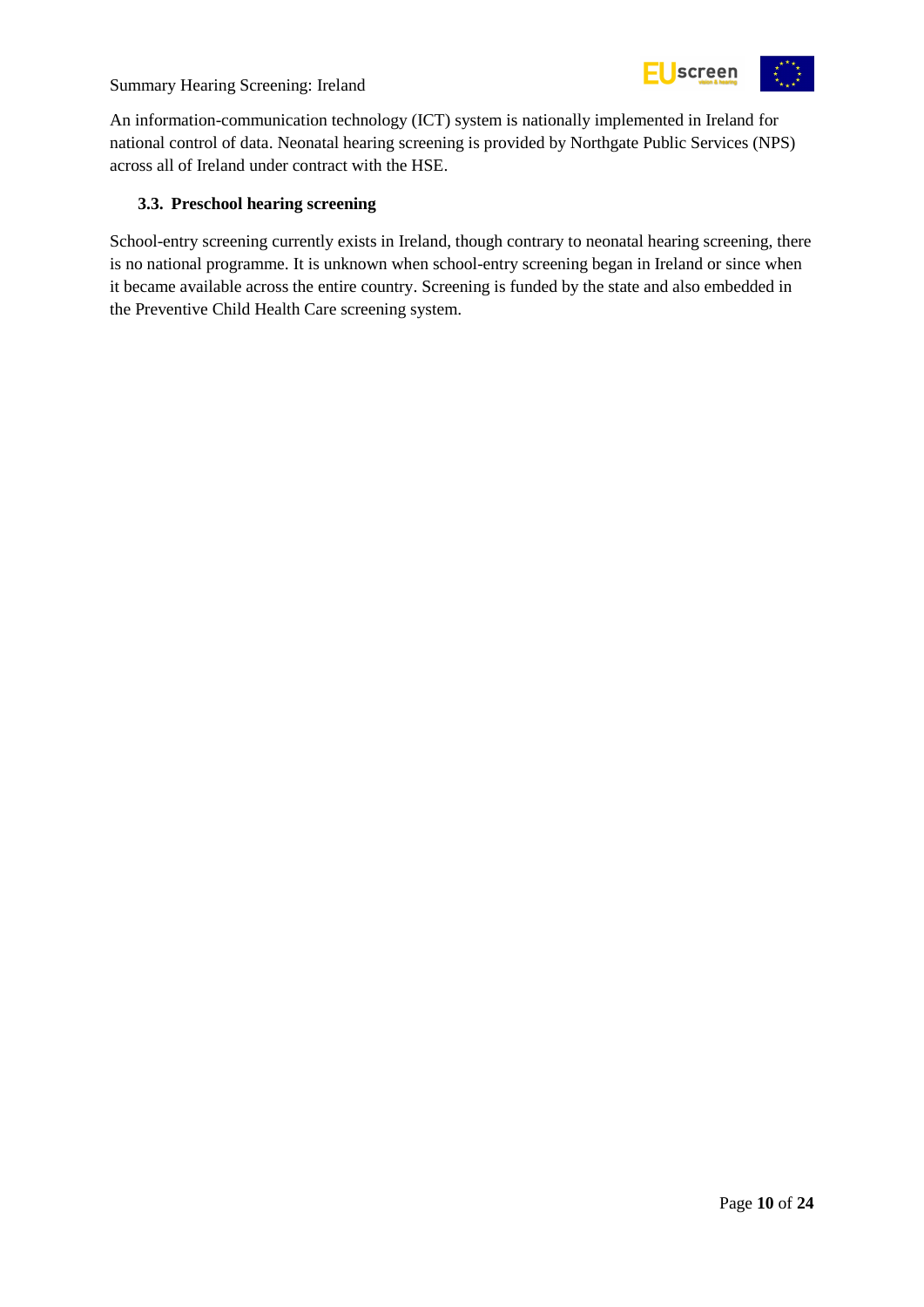

# <span id="page-10-0"></span>**4. Guidelines & Quality Control**

There are national guidelines for hearing screening in Ireland. Specifically, for neonatal hearing screening, policies, procedures, protocols and guidelines (PPPG) are in effect, and all screening is managed through a central ITC system (Health Service Executive (HSE), 2014). For school-entry hearing screening, there is a school hearing screening policy; however, there is no central management or data collection (Health Service Executive (HSE), 2017).

The content of the hearing screening programme is decided on by the HSE national technical group for hearing screening (NTGCHS). The NTGCHS specifies the requirements for newborn hearing screening. It is based upon the English NHSP programme. The HSE tenders for the screening service nationally, in line with HSE procurement requirement. This is typically on a  $3 + 2 + 2$ -year contract, pending successful metrics by the provider.

The current Universal Newborn Hearing Screening (UNHS) Governance document provides details related to the service provision for UNHS, including care pathways and guidelines. The service reviews the need for new or amended PPPGs and these are developed on an as needs basis (e.g. change in CMV pathway, where suspected or confirmed referral for diagnostic services are expedited. The governance guidelines are reviewed by the NTGCHS every 3 years.

Since the establishment of the programme, there have been some revisions. First, the age for hearing screening was increased from 3 to 6 months for infants with complex medical needs who have been hospitalized from birth. Second, a protocol for managing cases of infants undergoing palliative care was established. And within most recent UNHS tender, an ABR peer review ICT system (SONAR: system for online ABR peer review) was initiated to provide a quality assurance mechanism for diagnostic ABRs.

The protocol for school screening has been changed once since implementation, specifically with the removal of 500 Hz as a test frequency. In theory, school-entry screening protocols should be reviewed every two years. The revision process takes place by formulating a consensus document within the NTGCHS using external feedback, such as those from school screeners.

Quality assurance of the HSE national neonatal hearing screening programme is imposed and provided at different levels. Within each of the CHO structures, there is an oversight group who reviews local KPIs / metrics and communicates risks and issues with the national technical group for children's hearing screening. This governance group now reports to the National Group for Child Health Screening and Surveillance.

The universal newborn hearing screening governance document describes the process of quality assurance, though this document is currently under revision. First, the programme should adhere to quality standards outlined in the governance document. Second, quality assurance is performed via the central collection of universal newborn hearing screening metrics, which are reviewed by the National Technical Group for Childhood Hearing Screening. Third, clinical audits are performed. Fourth, programme staff are qualified and monitored. Finally, internal quality assurance procedures are expected by screening providers (e.g., monitoring of day-to-day operations, risk management, data downloading practice, etc).

While key performance indicators are regularly monitored, only one annual report has been published to date (Health Service Executive (HSE), 2012).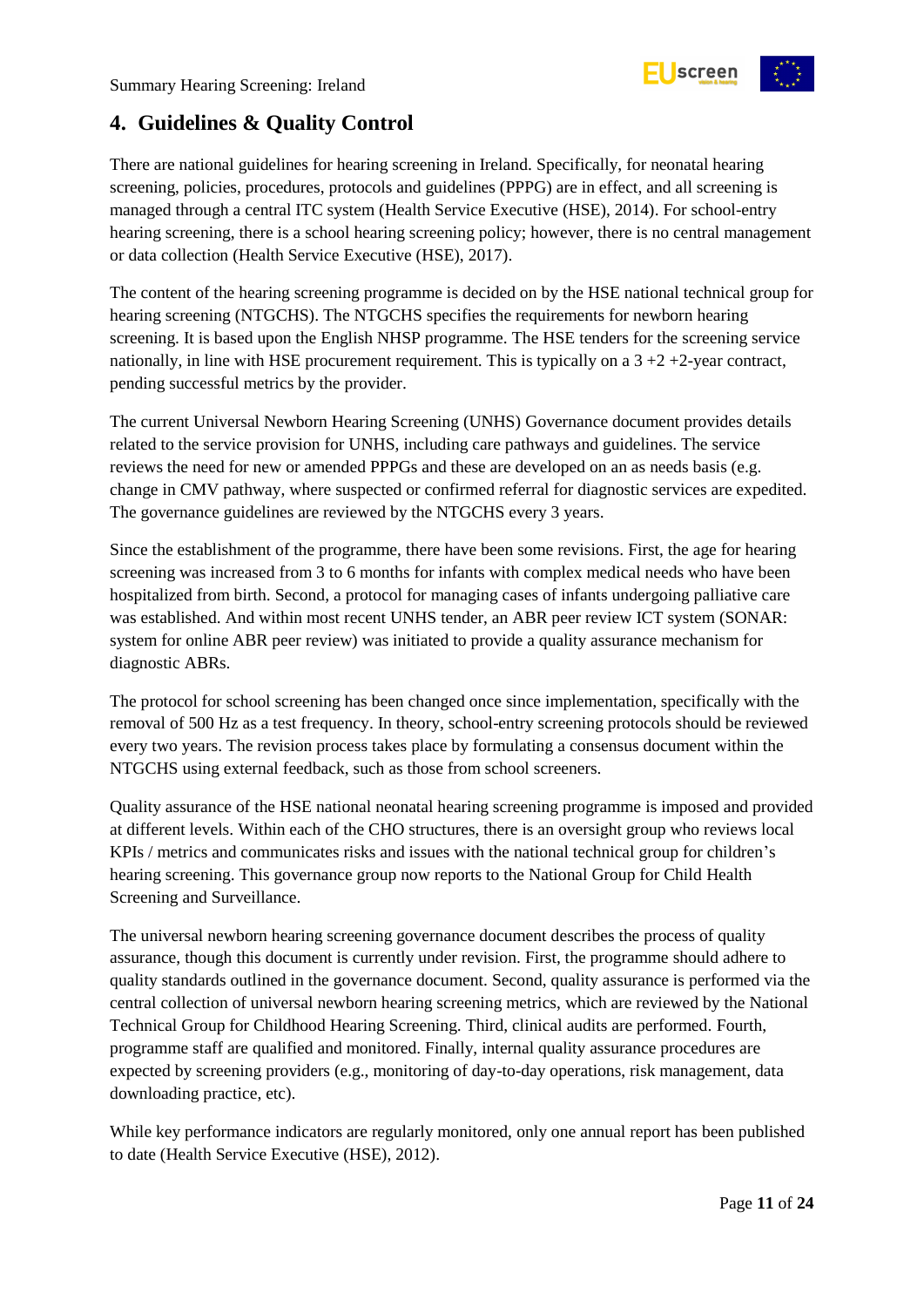

The UNHS programme is relatively new and research to date has been limited though is a priority for 2019. There have not been studies published on the effectiveness of hearing screening in Ireland.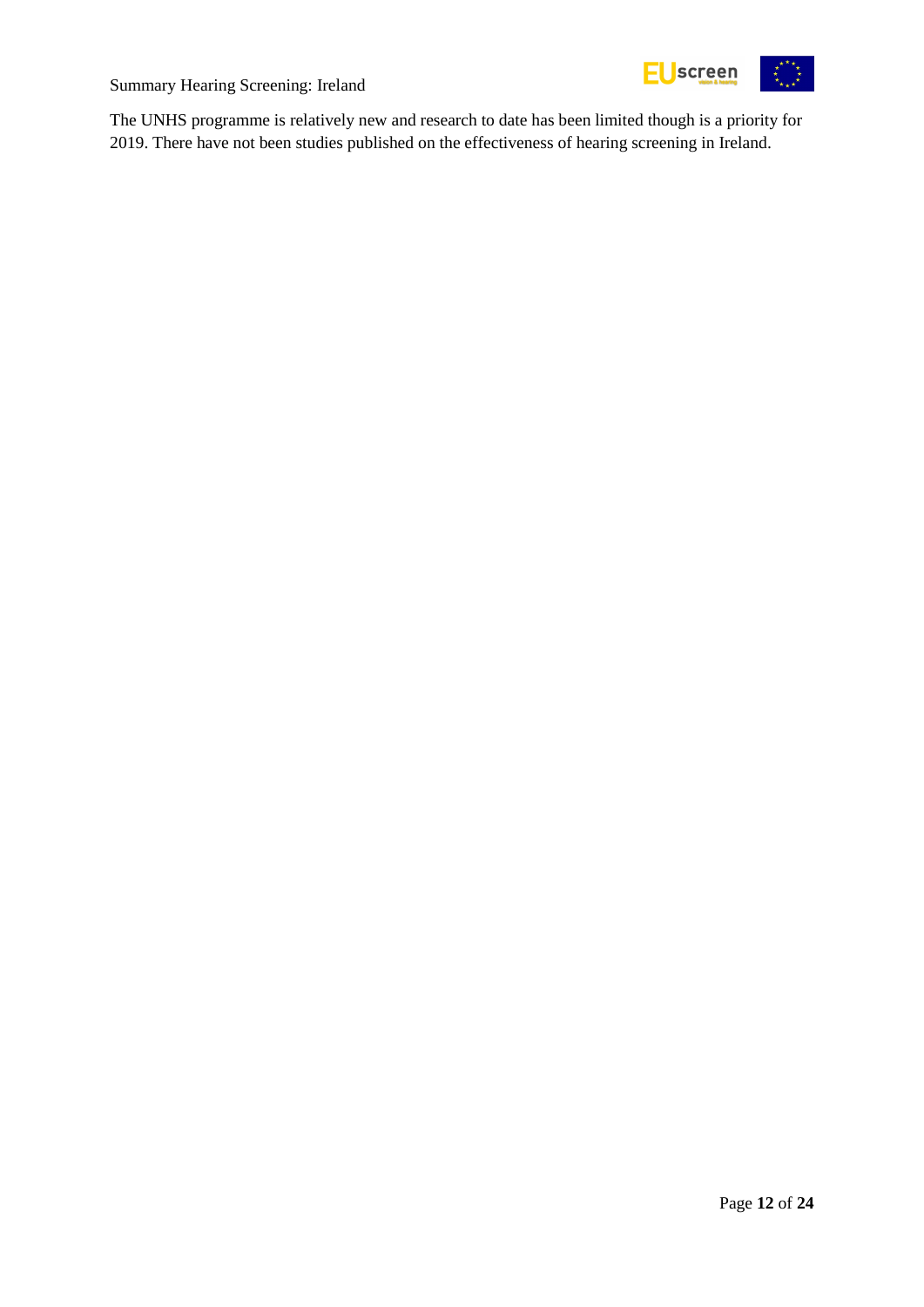

# <span id="page-12-0"></span>**5. Process: Screening, Diagnosis, Intervention**

# <span id="page-12-1"></span>**5.1. Neonatal hearing screening**

Well and at-risk babies are screened in the hospital, in a quiet room if possible. At-risk infants may also be screened in the NICU. In Ireland, 99.72% of infants are born in a hospital, and 0.28% are born at home. For single normal births, 54% of infants/mothers stayed up to 2 days in the maternity hospital after delivery, and 44% stayed for 3-5 days. The average length of stay was 3.2 days (Healthcare Pricing Office (HPO), Health Service Executive (HSE), 2014). A list of the 19 maternity unit sites and two paediatric hospitals (for complex needs babies) that perform neonatal hearing screening is available in Appendix A.

Parents/caregivers of eligible well and at-risk babies are invited to participate in neonatal hearing screening directly in person in the hospital by dedicated screeners.

Hearing screening should be completed within 4 weeks after birth; however, some NICU babies, particularly if premature, have screening completed within 3 months as screening would not be ageappropriate by 4 weeks.

The same hearing screening protocol is carried out across all of Ireland. Protocol states that hearing screening is contraindicated among children with bacterial meningitis, atresia, suspected or confirmed CMV, suspected or confirmed zika virus and those under palliative care.

Infants admitted to the NICU for more than 48 hours are tested with a different protocol than wellbabies due to the higher incidence of hearing loss and greater likelihood of auditory neuropathy spectrum disorder among these infants. Approximately 1% of neonates are admitted to the NICU.

Data are not available regarding the prevalence of CMV or meningitis among infants or children in Ireland.

The target condition for screening for well and at-risk babies is a bilateral hearing loss of 40 dB HL or worse.

# <span id="page-12-2"></span>**5.2. Neonatal diagnostic assessment**

Diagnostic audiological assessments are regionalized into nine central services to ensure that each diagnostic clinician performs a sufficient number of electrophysiologial assessments.

The diagnostic assessment after neonatal hearing screening referral should be completed after 40 weeks gestational age and before 12 weeks after birth.

# <span id="page-12-3"></span>**5.3. Preschool hearing screening**

Screening takes place in schools in Ireland by a school or public health nurse. The target condition for school hearing screening is a hearing loss greater than 25 dB HL at 1, 2 and 4 kHz in one or both ears.

# <span id="page-12-4"></span>**5.4. Intervention approach**

In Ireland, treatment options available include grommets, hearing aids, bone conductive devices, cochlear implants, and Irish sign language. Parents / caregivers are offered amplification where clinically appropriate and depending upon parental consent are fitted with hearing aids within 2 weeks of diagnosis, significantly less than the 6 months of age target. Where parents have deferred the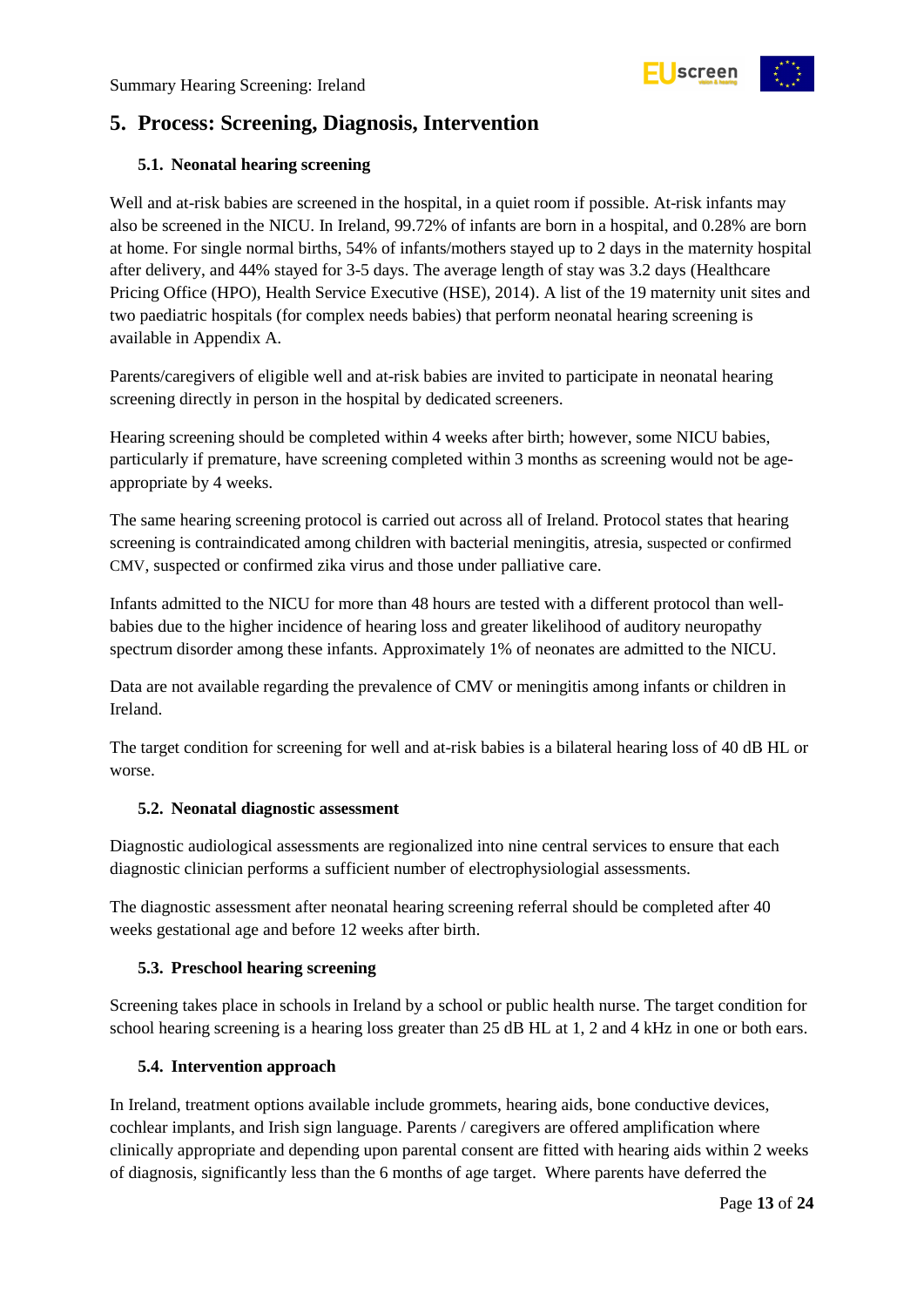

decision to aid or there has been progression of hearing loss some children may be older than 6 months of age when they receive amplification. Children with a severe / profound bilateral loss at diagnostic assessment are referred immediately to the national cochlear implant programme for consideration of implantation, whilst hearing aid fitting and initial management occurs in the community audiology services. Children are implanted typically at around 6-12 months of age or older, depending upon clinical / medical requirements

Hearing aid fitting recommendations depend on the degree of hearing loss. Guidelines are available in a document from the HSE (Integrated Audiology Programme, 2017). Specifically, amplification is recommended for infants with bilateral sensorineural hearing loss >40 dB eHL and fixed conductive hearing loss > 40 dB eHL. Immediate amplification is not recommended for mild or unilateral hearing loss or for cases of ANSD. Recommendation for amplification of bilateral high- or low-frequency sloping hearing losses depend on the threshold of individual frequencies (Integrated Audiology Programme, 2017a; Integrated Audiology Programme, 2017b)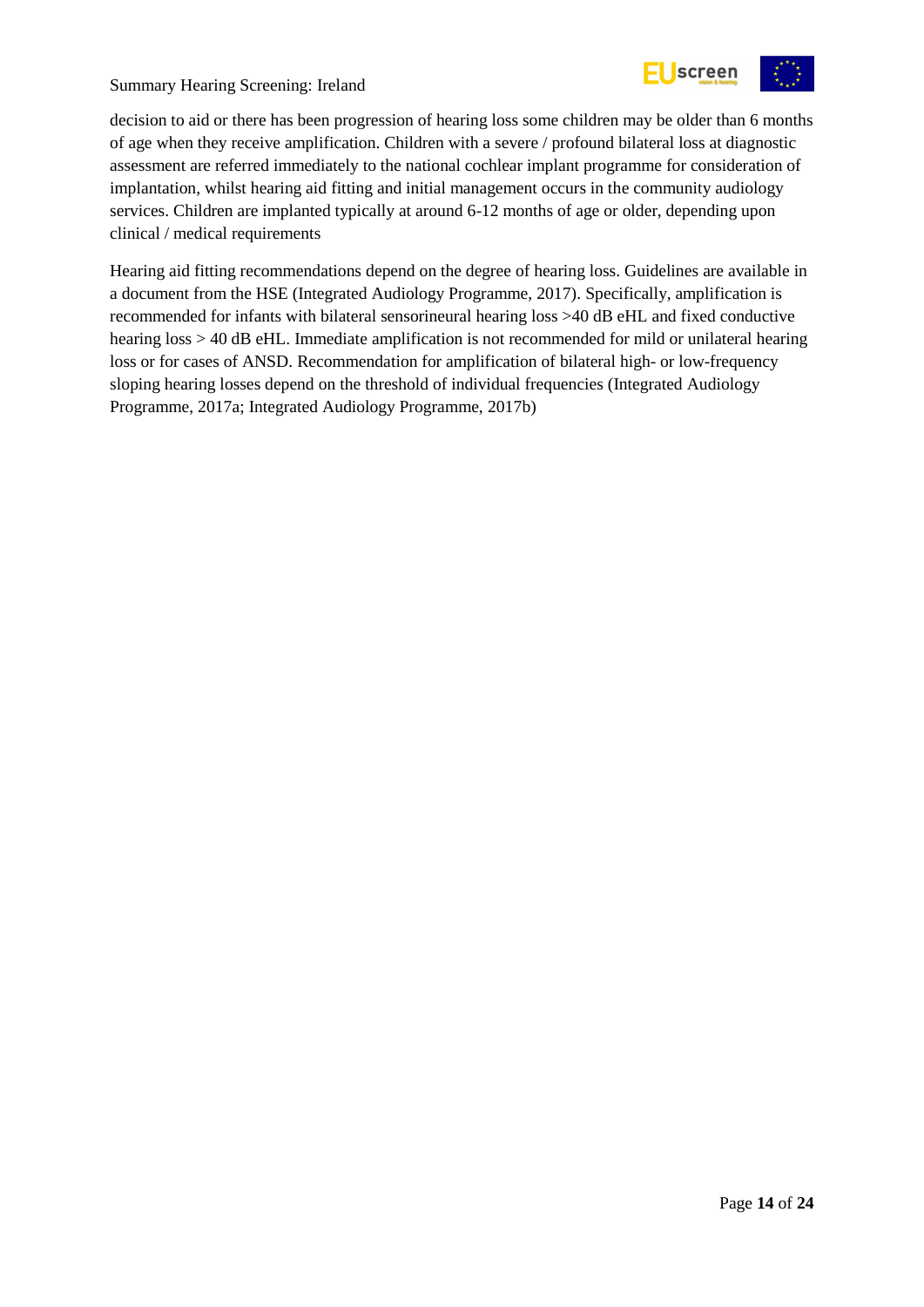

# <span id="page-14-0"></span>**6. Protocols**

Hearing screening protocols are described for neonatal hearing screening (well and at-risk) as well as for preschool hearing screening when applicable.

- The Test performed is the screening technique used
- The Age of the child is indicated in hours, days, months or years
- Referral criteria may be the lack of an OAE response at specified frequencies, a responsewaveform repeatability constant, the absence of an aABR response at a specified intensity, or an absent behavioural response at a specified intensity. Referral criteria may be defined within a protocol or limited based on the device used.
- The Device is the screening device used.
- Unilateral Referrals indicates whether children are referred if only one ear fails screening.
- The Location is where the screening takes place

# <span id="page-14-1"></span>**6.1. Neonatal hearing screening (well)**

The process for neonatal hearing screening for well babies is summarized in Table 1, whereby a 3-step OAE - OAE - aABR protocol is in effect. The first OAE is performed in the maternity hospital after birth. If the infant does not pass the first OAE test, rescreening occurs at least 5 hours after the first test and before discharge from the maternity hospital. If the infant does not pass the second OAE attempt, an aABR is performed. If the infant does not pass the aABR, a referral to the ENT department for a diagnostic assessment is made (Health Service Executive (HSE), 2014).

<span id="page-14-3"></span>**Table 1**: Process for neonatal hearing screening for well, healthy infants in Ireland (Health Service Executive (HSE), 2014).

| <b>Test</b>      | Age                                          | <b>Referral</b><br>criteria | <b>Device</b> | <b>Unilateral</b><br>Referrals? | Location                                  |
|------------------|----------------------------------------------|-----------------------------|---------------|---------------------------------|-------------------------------------------|
| OAE1             | $<$ 24-72 hours                              |                             | Accuscreen    | Yes                             | Maternity hospital                        |
| OAE <sub>2</sub> | 24-72 hours<br>(at least 5 hours after OAE1) |                             | Accuscreen    | Yes                             | Maternity hospital<br>/ Outpatient clinic |
| aABR             | $<$ 4-5 weeks                                | $45$ dB nHL                 | Accuscreen    | Yes                             | Maternity hospital<br>Outpatient clinic   |

# <span id="page-14-2"></span>**6.2. Neonatal hearing screening (at-risk)**

The screening process for at-risk (NICU) infants is described in Table 2. A combined OAE+aABR protocol is in effect whereby both OAE and aABR are performed (Health Service Executive (HSE), 2014).

If the infant does not pass the OAE but passes the aABR, they are listed for targeted follow-up at 9 months of age. If the infant does not pass both the OAE and aABR, a referral is made to diagnostic audiology.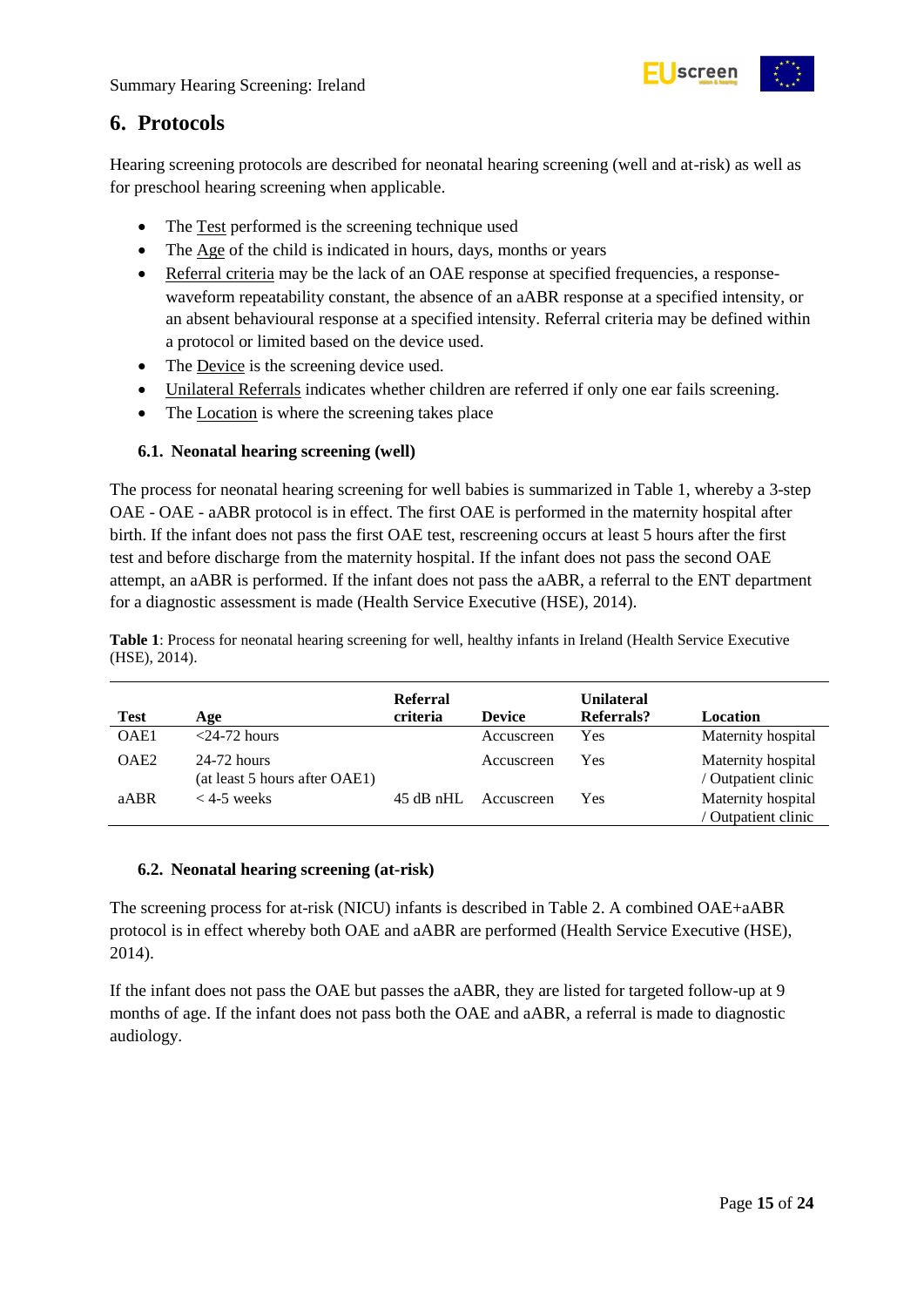

<span id="page-15-1"></span>**Table 2**: Process for neonatal hearing screening for at-risk (NICU) infants in Ireland (Health Service Executive (HSE), 2014).

| Test         | Age                            | Referral criteria | <b>Unilateral</b><br>Referrals? | Location           |
|--------------|--------------------------------|-------------------|---------------------------------|--------------------|
| $OAE + aABR$ | $>37$ weeks gestation          | $45$ dB nHL       | Yes                             | Maternity hospital |
|              | (depending on health of child) |                   |                                 | <b>NICU</b>        |

#### <span id="page-15-0"></span>**6.3. Preschool hearing screening**

Hearing screening is performed in schools at 5 years of age. Children are conditioned to the task at 50 dB HL first as a group and individually. Pure-tone audiometry screening is performed at 25 dB HL at 1-4 kHz in both ears. If thresholds are greater than screening levels, the child does not pass initial screening. Repeat screening is performed 6-8 weeks later. If the child does not pass repeat screening, a referral is made to diagnostic audiology (Health Service Executive (HSE), 2017).

<span id="page-15-2"></span>**Table 3**: Process for school hearing screening in Ireland (Health Service Executive (HSE), 2017).

| <b>Test</b>           | Age                                                     | Referral criteria                    | <b>Unilateral</b><br>Referrals? | Location                       |
|-----------------------|---------------------------------------------------------|--------------------------------------|---------------------------------|--------------------------------|
| Pure-tone screening 1 | 4-5 years                                               | Threshold $>25$ dB HL(1-4<br>$kHz$ ) | Yes                             | <b>Schools</b><br>(quiet room) |
|                       | Pure-tone screening 2 6-8 weeks after initial<br>screen |                                      |                                 |                                |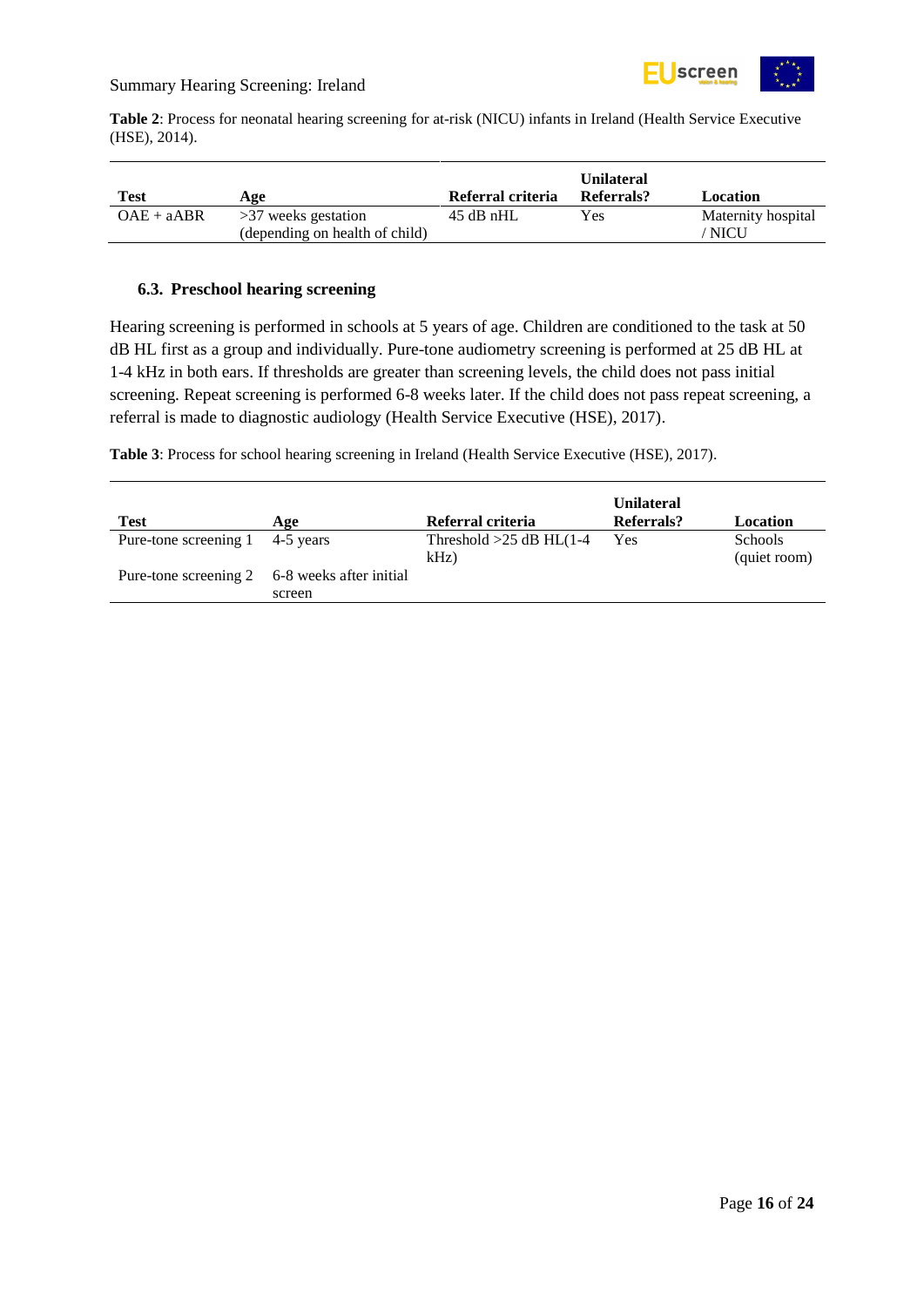

# <span id="page-16-0"></span>**7. Professionals**

# <span id="page-16-1"></span>**7.1. Neonatal hearing screening (well)**

Neonatal hearing screening is performed by dedicated newborn screeners. Newborn screeners do not require specific background education. Instead, training is performed internally and includes an elearning program and training provided by Northgate Public Services.

Training is generally carried out over a 6-week period and includes eLearning, on-the-ward training and shadowing existing screeners. An objective structured clinical examination is then undertaken and any advisory notes on screener performance are then addressed by the screener and their manager. Ongoing ward observations/support and screener stats produced through the central IT system ensure that all screeners are monitored closely on a regular basis.

# <span id="page-16-2"></span>**7.2. Neonatal hearing screening (at-risk)**

Screening for at-risk (NICU) infants is also performed by dedicated trained newborn screeners. See 7.1 for details on newborn hearing screeners and training requirements.

# <span id="page-16-3"></span>**7.3. Preschool hearing screening**

Screening for school-age children is performed by public health nurses. Training is provided locally by HSE audiologists for 2 days, plus additional mentoring. Training is updated every two years, though performance is not monitored by HSE audiology.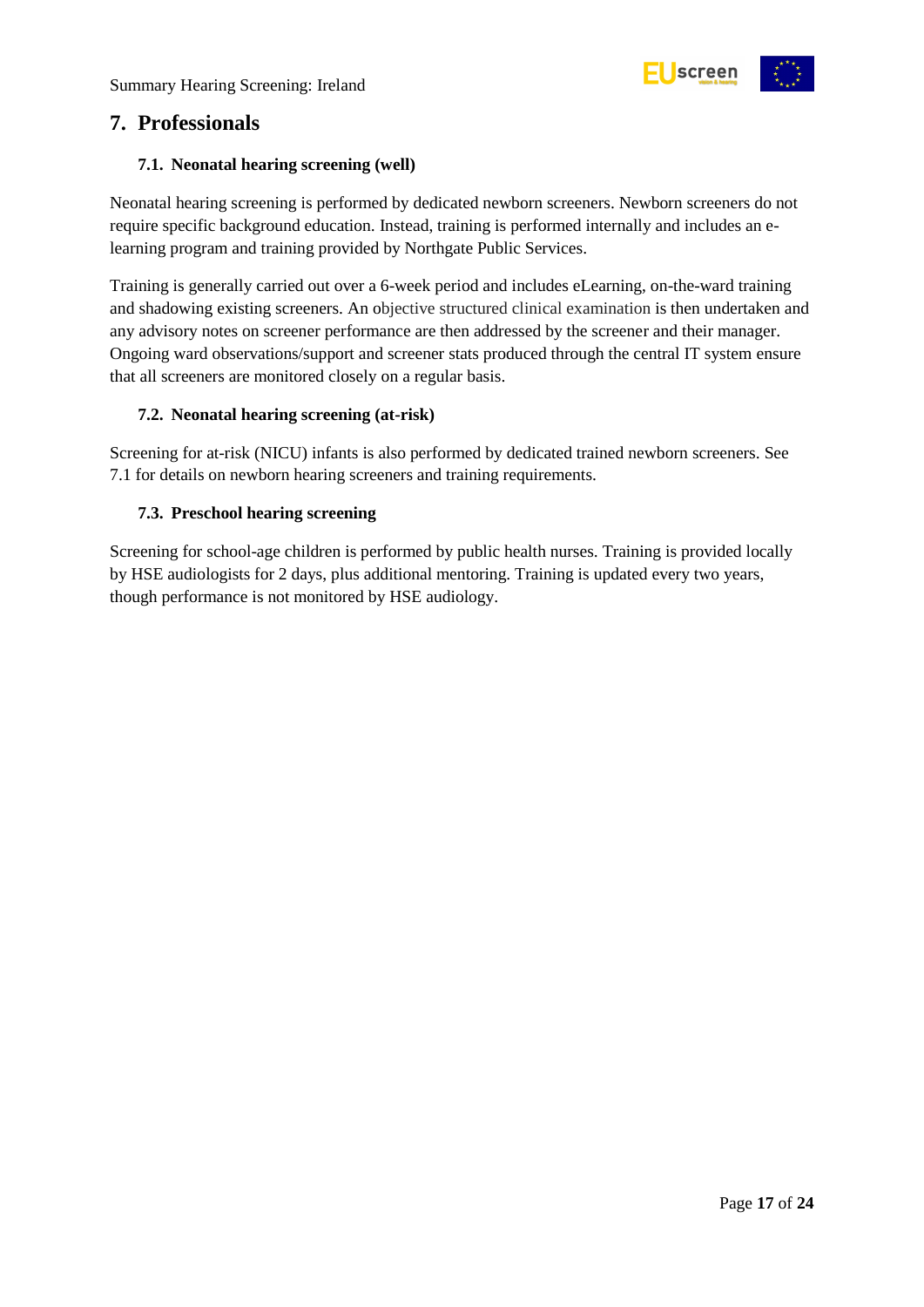

# <span id="page-17-0"></span>**8. Results: Neonatal Hearing Screening**

### <span id="page-17-1"></span>**8.1. Coverage and attendance rates**

The information provided corresponds to data available in the HSE database (Norman, 2018).

From April 2011 to November 2018, 99.83% of well infants and 99.01% of at-risk infants were offered screening (Norman, 2018).

A total of 362 869 well infants were screened before 4 weeks of age, resulting in a coverage rate of 99.2% and an attendance rate of 99.74% before 4 weeks of age (Norman, 2018).

#### <span id="page-17-2"></span>**8.2. Referral rates**

The pass rates for neonatal hearing screening of well, healthy infants are presented below in Table 4. Rates are presented for data in the HSE database 2011-2018 (Norman, 2018).

<span id="page-17-5"></span>**Table 4**: Pass rates for neonatal hearing screening (well babies) in Ireland (Norman, 2018).

| <b>Test</b>  | <b>Referral Rate</b> |
|--------------|----------------------|
| OAE1         | 6.25%                |
| $\Omega$ AF2 | 49.8%                |

Referral rates assume 100% attendance. Rates reflect the number of infants referred out of the number of infants screened at each step.

The final referral rate to a diagnostic assessment was 1.30% for well, healthy babies and 6.80% for atrisk (NICU) infants (Norman, 2018).

#### <span id="page-17-3"></span>**8.3. Diagnostic assessment attendance**

All infants referred from neonatal hearing screening are offered a diagnostic assessment. Data are not currently available on the compliance or attendance rate to the diagnostic assessment; however, this is roughly estimated to be high.

#### <span id="page-17-4"></span>**8.4. Prevalence / Diagnosis**

Data on prevalence rates are provided from the HSE database, calculated from infants screened between April 2011 and November 2018 (Norman, 2018).

<span id="page-17-6"></span>**Table 5**: Prevalence rate (per 1000) of permanent hearing loss among neonates in Ireland (Norman, 2018).

|                                            | <b>Bilateral</b>             |      | Unilateral   |              |
|--------------------------------------------|------------------------------|------|--------------|--------------|
|                                            | $>$ 40 dB HL<br>$> 80$ dB HL |      | $>$ 40 dB HL | $> 80$ dB HL |
| Prevalence per 1000<br>(Apr 2011-Nov 2018) | 1.03                         | 0.29 | 0.42         | 0.15         |

Given the fact that prevalence data are calculated from infants diagnosed after neonatal hearing screening, the percentages of neonates diagnosed after screening match these values.

Due to the fact that there is no school-age hearing screening ICT system, data are not available regarding the prevalence of preschool or school-age children or the percentage of children diagnosed with hearing loss after hearing screening.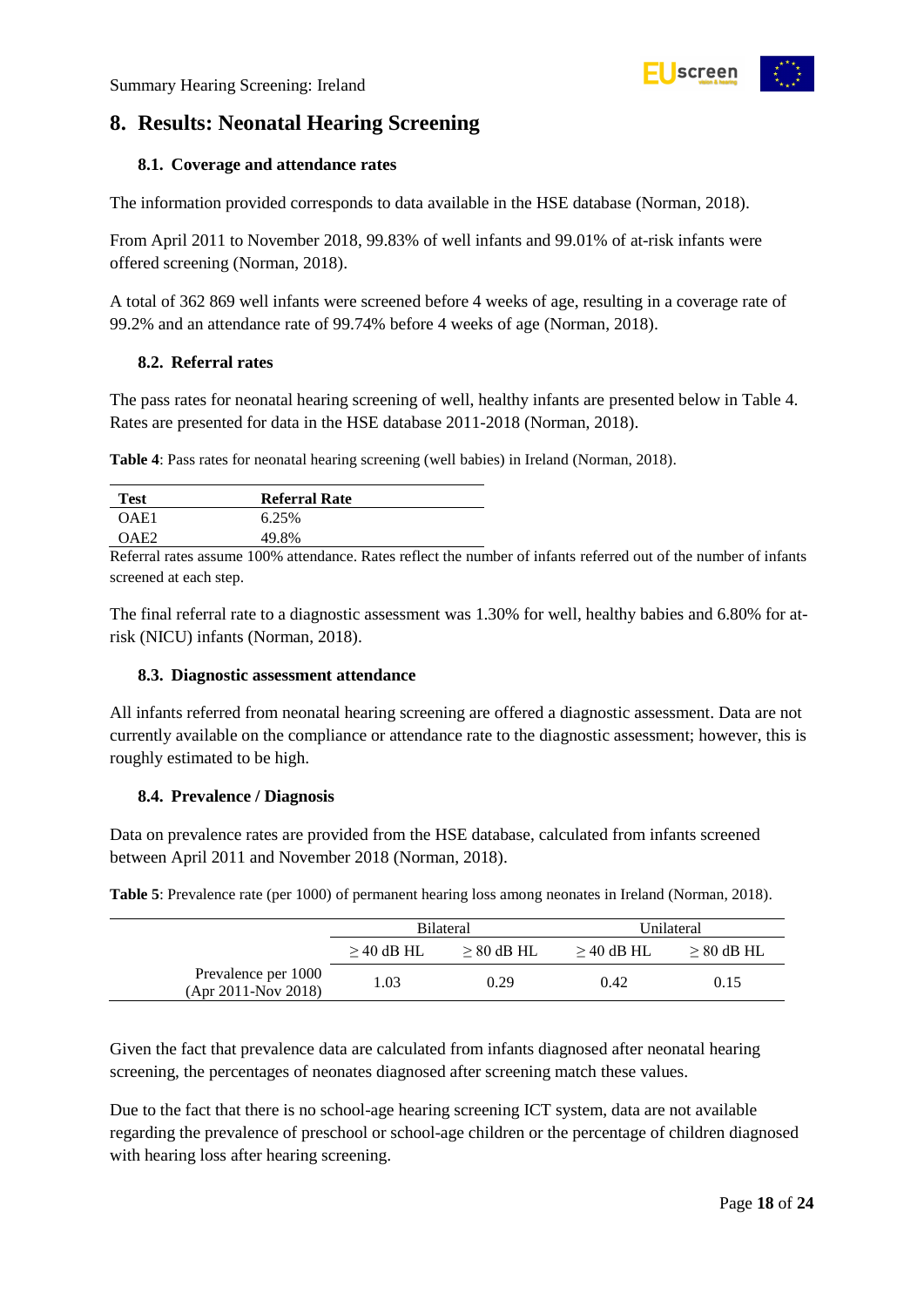

There are 17 cases of ANSD reported in Ireland from April 2011 to November 2018, including both well and at-risk (NICU) infants. The total prevalence rate for all infants is therefore calculated to be 0.02 per 1000 live births (Norman, 2018), or 1 case diagnosed per years birth cohort. The data set currently does not differentiate NICU or well-babies, though this work is in progress.

Data are not available regarding the prevalence of children who were diagnosed with permanent hearing loss without being screened. Infants that are not screened after birth due to health conditions are tested when well enough. Children that migrate to Ireland prior to 3 months are referred to the newborn hearing screening programme by the public health nurse, and older children are referred to local paediatric audiology.

# <span id="page-18-0"></span>**8.5. Treatment success**

Data are not available regarding the number of children fitted with hearing aids per year in Ireland, though all children with permanent bilateral hearing loss are offered hearing aids according to the recommendations in section 5.4.

Between 50 and 60 children are fitted with cochlear implants per year (National Cochlear Implant Programme, 2019). Bilateral simultaneous cochlear implants are often provided for children, but planned sequential implantation is an option when medically / clinically appropriate.

# <span id="page-18-1"></span>**8.6. Screening evaluation**

Actual data on the sensitivity or false negatives are difficult to assess. When an infant is diagnosed with hearing loss and passed screening, an audit of the screen is carried out. In these cases, the hearing loss is likely acquired or progressive.

The specificity and percentage of false positives can be calculated for well and at-risk infants combined. As indicated previously, data are not currently separated between infant groups. From the data collected from April 2011 to November 2018, specificity is calculated to be 98.4% and the percentage of false positives is calculated to be 1.6% (Norman, 2018).

The positive predictive value (PPV) of a refer result for all *referred* infants is 10.5% for all cases of permanent hearing loss and 8% for cases of permanent bilateral hearing loss >40 dB HL (Norman, 2018). Note that these figures are calculated from the number of infants diagnosed out of the number *referred* from neonatal hearing screening. In other words, the PPV may be slightly higher as not all infants referred may have attended their diagnostic appointment.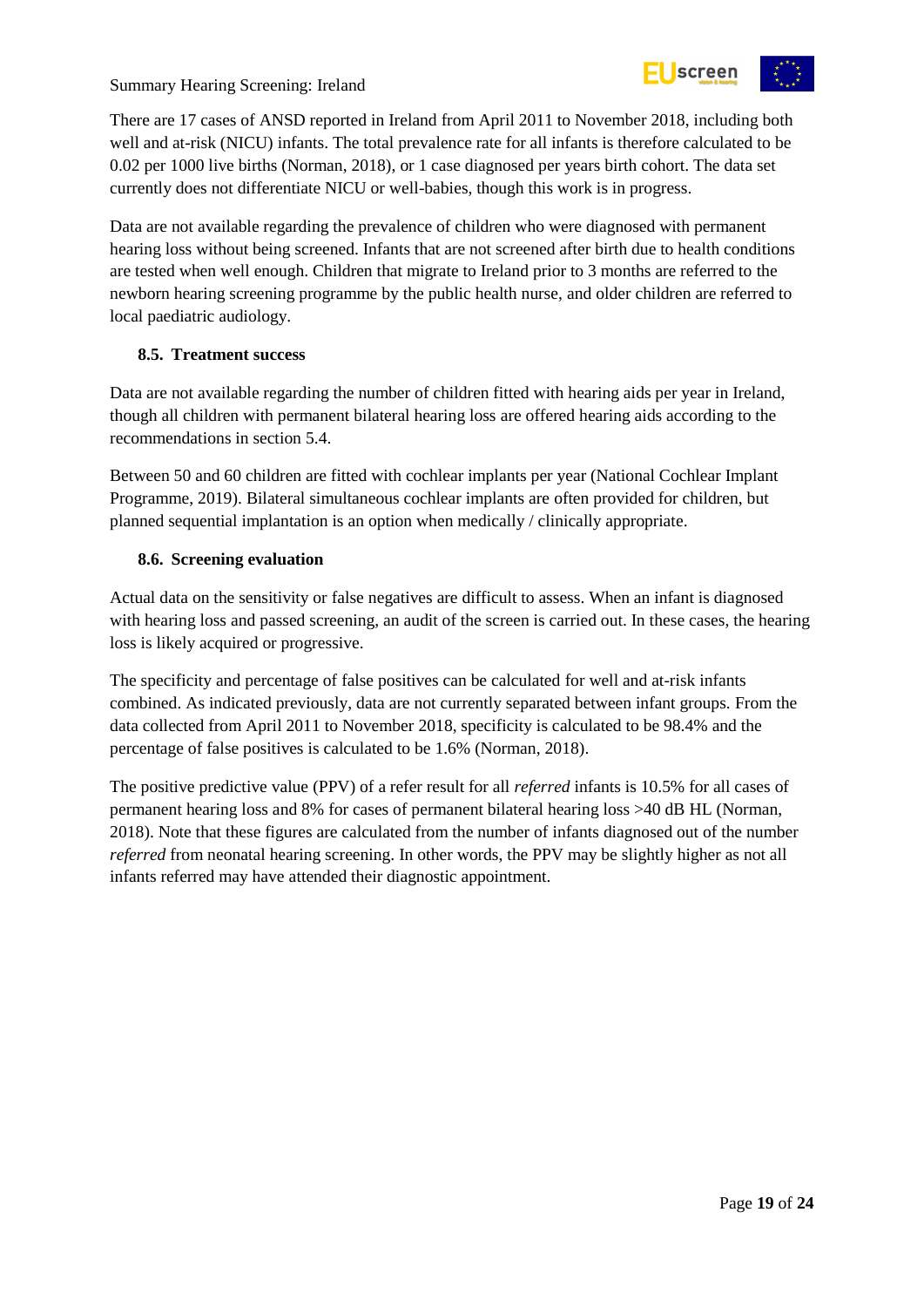

# <span id="page-19-0"></span>**9. Results: Preschool Hearing Screening**

# <span id="page-19-1"></span>**9.1. Coverage and attendance rates**

Data not available (no national ICT system).

#### <span id="page-19-2"></span>**9.2. Referral rates**

Data not available (no national ICT system).

# <span id="page-19-3"></span>**9.3. Diagnostic assessment attendance**

Data not available (no national ICT system).

#### <span id="page-19-4"></span>**9.4. Screening evaluation**

Data not available (no national ICT system).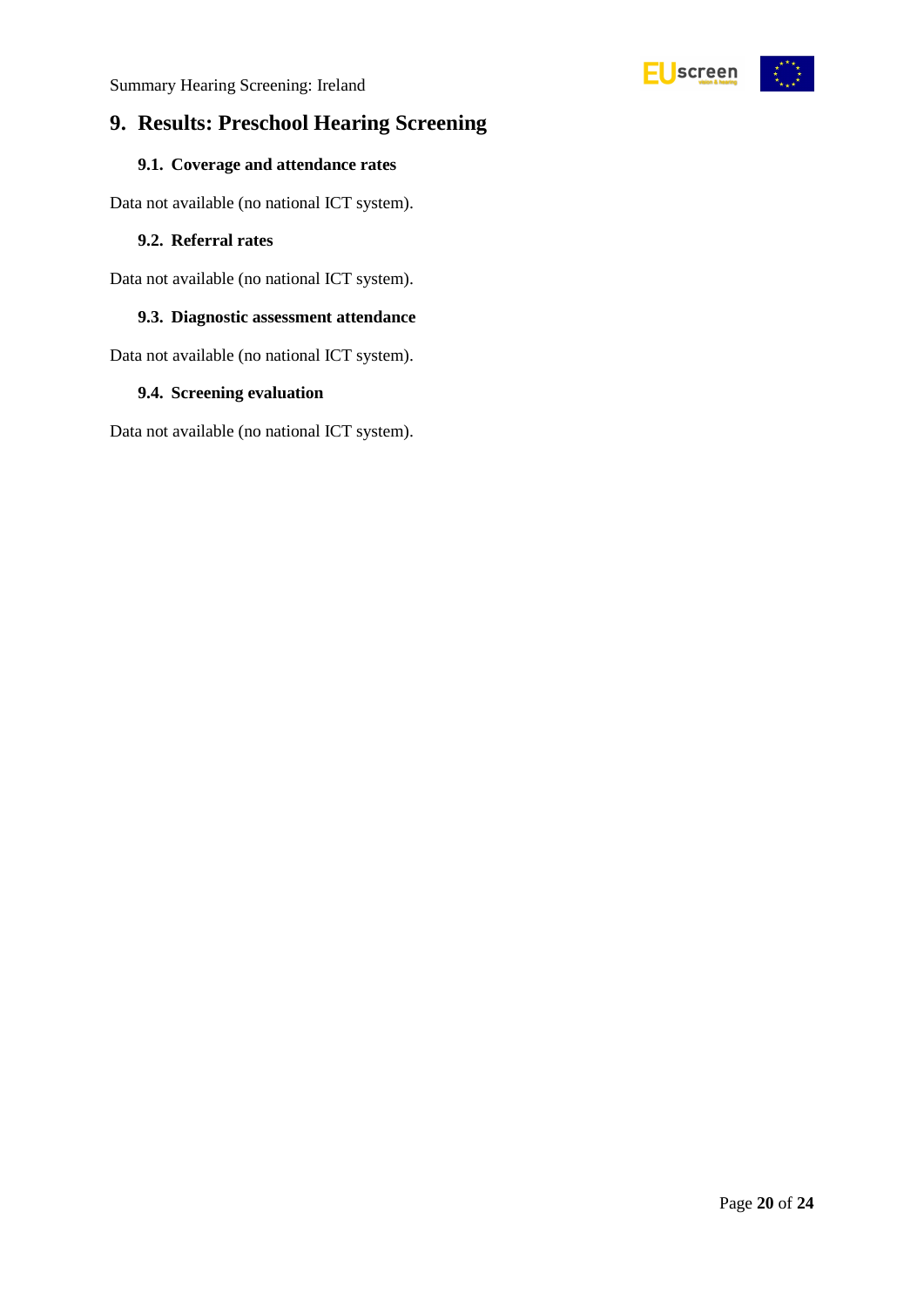

# <span id="page-20-0"></span>**10. Costs: Neonatal Hearing Screening**

In Ireland, screening is free of charge for parents. There is no financial reward when parents attend hearing screening, nor is there a penalty for those who do not attend hearing screening.

There has not been a cost-effectiveness analysis performed on neonatal hearing screening in Ireland.

# <span id="page-20-1"></span>**10.1. Screening costs**

The total screening costs for the neonatal hearing screening program is 3.5 million euros, which includes screening for both well and NICU babies. This screening cost is the total national budget and includes all aspects of neonatal hearing screening.

# <span id="page-20-2"></span>**10.2. Equipment costs**

# (*Information extracted to protect commercially sensitive data*)

The annual cost for calibration of equipment is  $\epsilon$ 200. Devices are replaced every 6 years. The annual cost for disposables (TEOAE eartips, aABR couplers, electrode tabs, cables, batteries, etc.) for screening a population of 63 000 infants is estimated at  $\epsilon$ 100 000 per year.

# <span id="page-20-3"></span>**10.3. Staff costs**

There are 51 full-time equivalent dedicated hearing screeners in the newborn hearing screening programme. The annual salary for a newborn hearing screener is  $\epsilon$ 22 000 to  $\epsilon$ 25 000. The costs associated with training neonatal hearing screeners is an internal cost for the provider.

# <span id="page-20-4"></span>**10.4. Diagnostic costs**

The total cost of diagnostic confirmation is not indicated.

# <span id="page-20-5"></span>**10.5. Amplification costs**

In Ireland, all children with hearing loss meeting requirements are offered invention; however parental consent is required prior to provision.

Data are unavailable regarding the yearly costs for hearing aid or cochlear implant treatment. These costs are business critical as devices are procured through an HSE tender.

#### <span id="page-20-6"></span>**10.6. Social costs**

It is roughly estimated that there are 4 schools in Ireland for children who are deaf or hard of hearing. It is unknown how many children attend one of these special schools

Special needs assistants are available for deaf children who attend mainstream schools.

All costs associated with schooling or special support are unknown.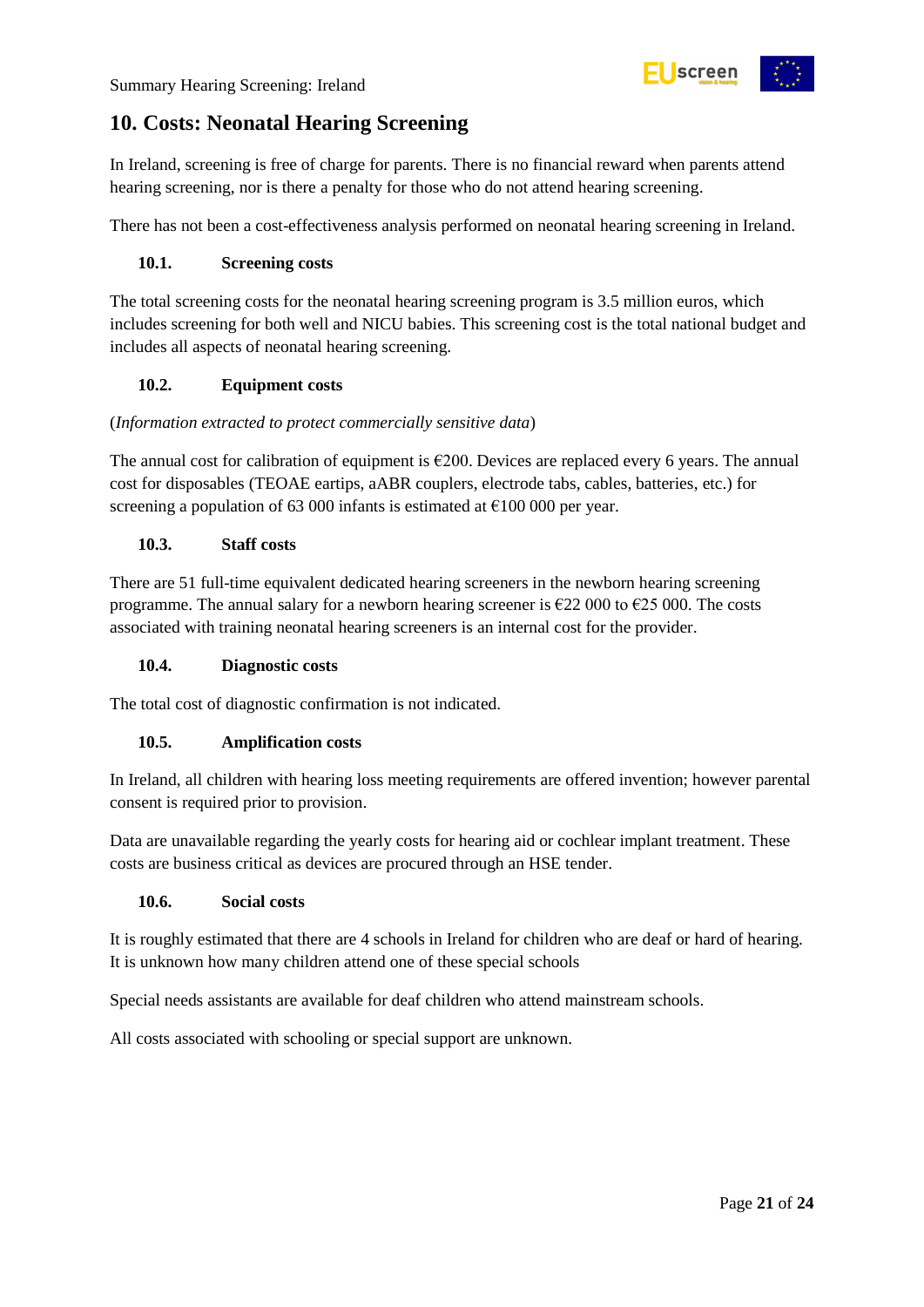

# <span id="page-21-0"></span>**11. Costs: Preschool Hearing Screening**

# <span id="page-21-1"></span>**11.1. Screening costs**

Total costs are not available.

# <span id="page-21-2"></span>**11.2. Equipment costs**

A school screening audiometer costs approximately  $E2000$ . Annual calibration costs approximately €200, and disposable costs would include ear pads for supra-aural earphones.

# <span id="page-21-3"></span>**11.3. Staff costs**

It is unknown how many public health nurses perform school hearing screening in Ireland. The annual salary for a public health nurse is  $\epsilon$ 47 000 to  $\epsilon$ 56 000.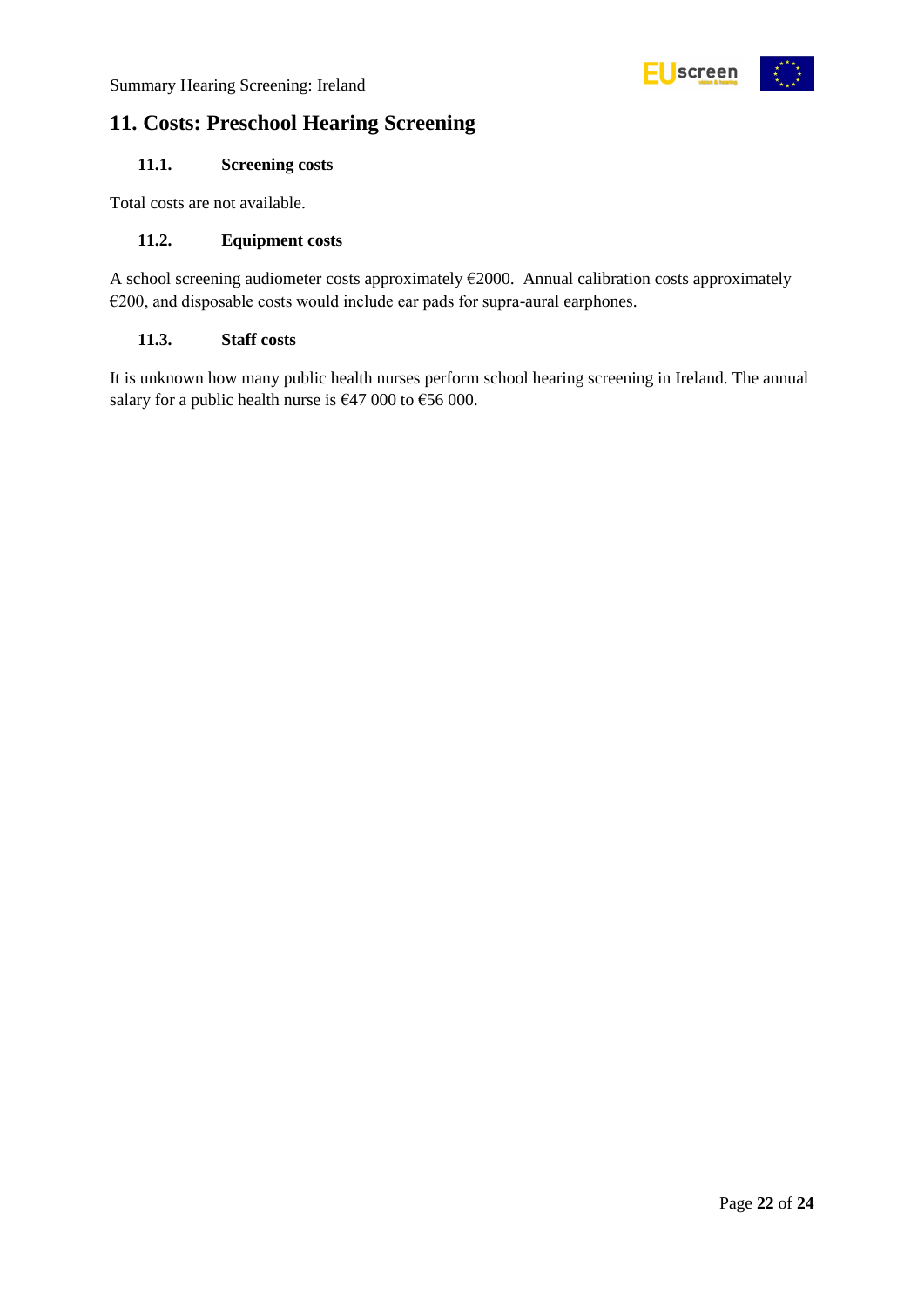

# <span id="page-22-0"></span>**12. References**

- Central Statistics Office. (2018). *Statistics*. Retrieved from Central Statistics Office: https://www.cso.ie/en/
- Health Service Executive (HSE). (2012). *Universal Newborn Hearing Screening (UNHS) & Follow Up Diagnostic Audiology Services - Annual Report 2012 covering the period of 1/1/12 to 31.12.12 inclusive.* Health Service Executive.
- Health Service Executive (HSE). (2014). *Health Services Executive Universal Newborn Hearing Screening Programme National Governance Document.* Health Service Executive.
- Health Service Executive (HSE). (2017). *Health Services Executive School Hearing Screening Policy.* Health Services Executive.
- Healthcare Pricing Office (HPO), Health Service Executive (HSE). (2014). *Perinatal Statistics Report 2013.* Retrieved from Health Service Executive: https://www.hse.ie/eng/services/publications/perinatal-statistics-report-2013.pdf
- Integrated Audiology Programme. (2017). *HSE Community Audiology Guidance: 27 June 2017 Recommendations for Amplification Post UNHS Diagnostic Assessment.* Tallaght: Health Service Executive .
- Integrated Audiology Programme. (2017). *HSE Guidance on Auditory Habilitation for Childhood Hearing Loss.* Health Service Executive.
- Norman, G. (2018). *Personal communication.* Unpublished.
- The World Bank. (2018). *World Bank GNI per capita Operational Guidelines & Analytical Classifications.* The World Bank.
- United Nations Statistics Division. (2016). *Demographic Yearbook – 2016.* Department of Economic and Social Affairs. New York: United Nations.
- World Health Organization (WHO). (2018). *Global Health Expenditure Database*. Retrieved from NHA Indicators: http://apps.who.int/nha/database/DataExplorerRegime.aspx)